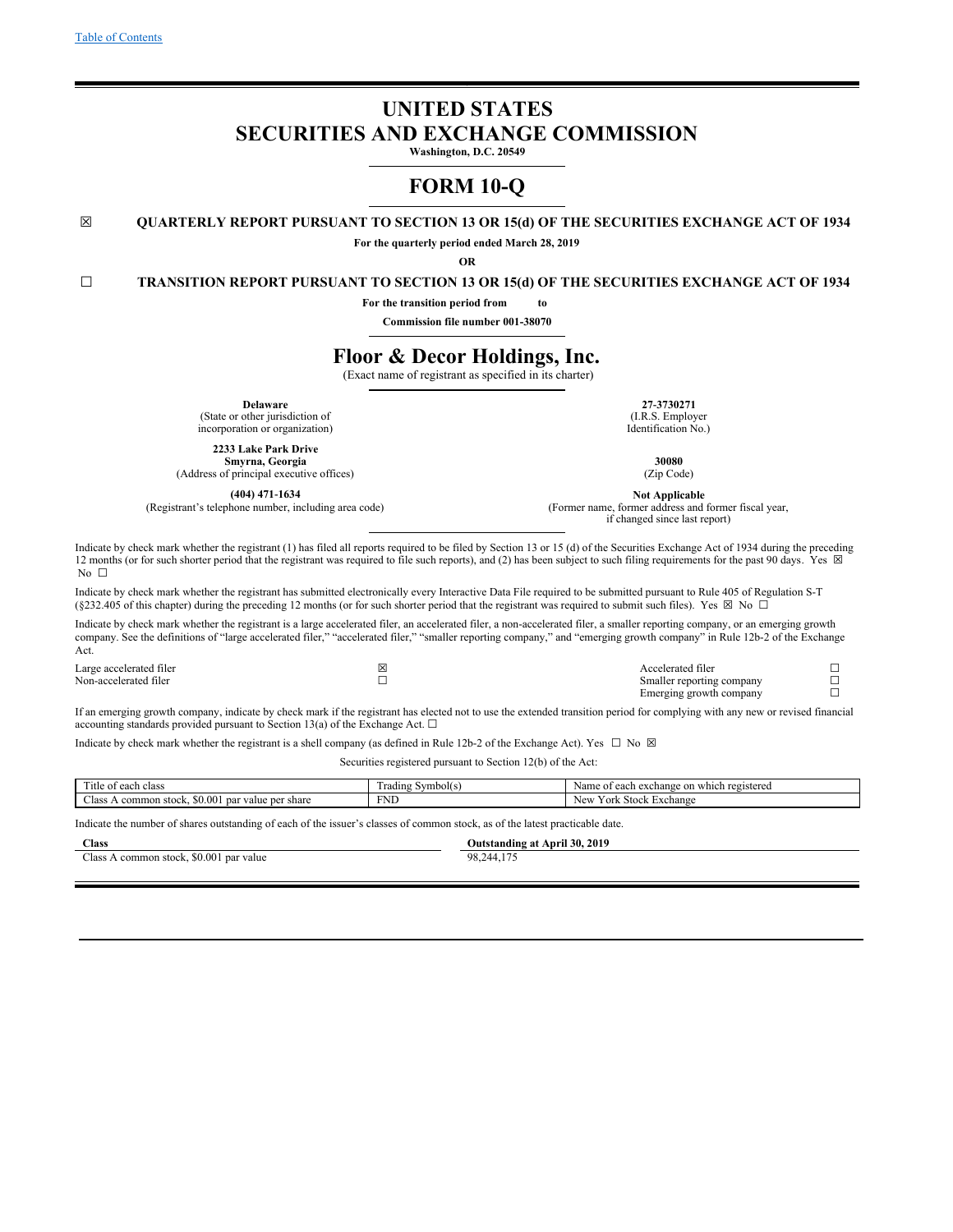## <span id="page-1-0"></span>**Table of Contents**

|                                       |                                                                                       | Page |
|---------------------------------------|---------------------------------------------------------------------------------------|------|
| <b>Part I – Financial Information</b> |                                                                                       |      |
| Item 1.                               | <b>Financial Statements</b>                                                           | 3    |
|                                       | <b>Condensed Consolidated Balance Sheets</b>                                          | 3    |
|                                       | <b>Condensed Consolidated Statements of Operations and Comprehensive Income</b>       | 4    |
|                                       | <b>Condensed Consolidated Statements of Stockholders' Equity</b>                      | 5    |
|                                       | <b>Condensed Consolidated Statements of Cash Flows</b>                                | 6    |
|                                       | Notes to Condensed Consolidated Financial Statements                                  |      |
| Item 2.                               | Management's Discussion and Analysis of Financial Condition and Results of Operations | 13   |
|                                       | <b>Forward-Looking Statements</b>                                                     | 13   |
| Item 3.                               | <b>Quantitative and Qualitative Disclosures About Market Risk</b>                     | 22   |
| Item 4.                               | <b>Controls and Procedures</b>                                                        | 22   |
| <b>Part II – Other Information</b>    |                                                                                       | 23   |
| Item 1.                               | <b>Legal Proceedings</b>                                                              | 23   |
| Item 1A.                              | <b>Risk Factors</b>                                                                   | 23   |
| Item 2.                               | Unregistered Sales of Equity Securities and Use of Proceeds                           | 23   |
| Item 3.                               | <b>Defaults Upon Senior Securities</b>                                                | 23   |
| Item 4.                               | <b>Mine Safety Disclosures</b>                                                        | 23   |
| Item 5.                               | <b>Other Information</b>                                                              | 23   |
| Item 6.                               | <b>Exhibits</b>                                                                       | 23   |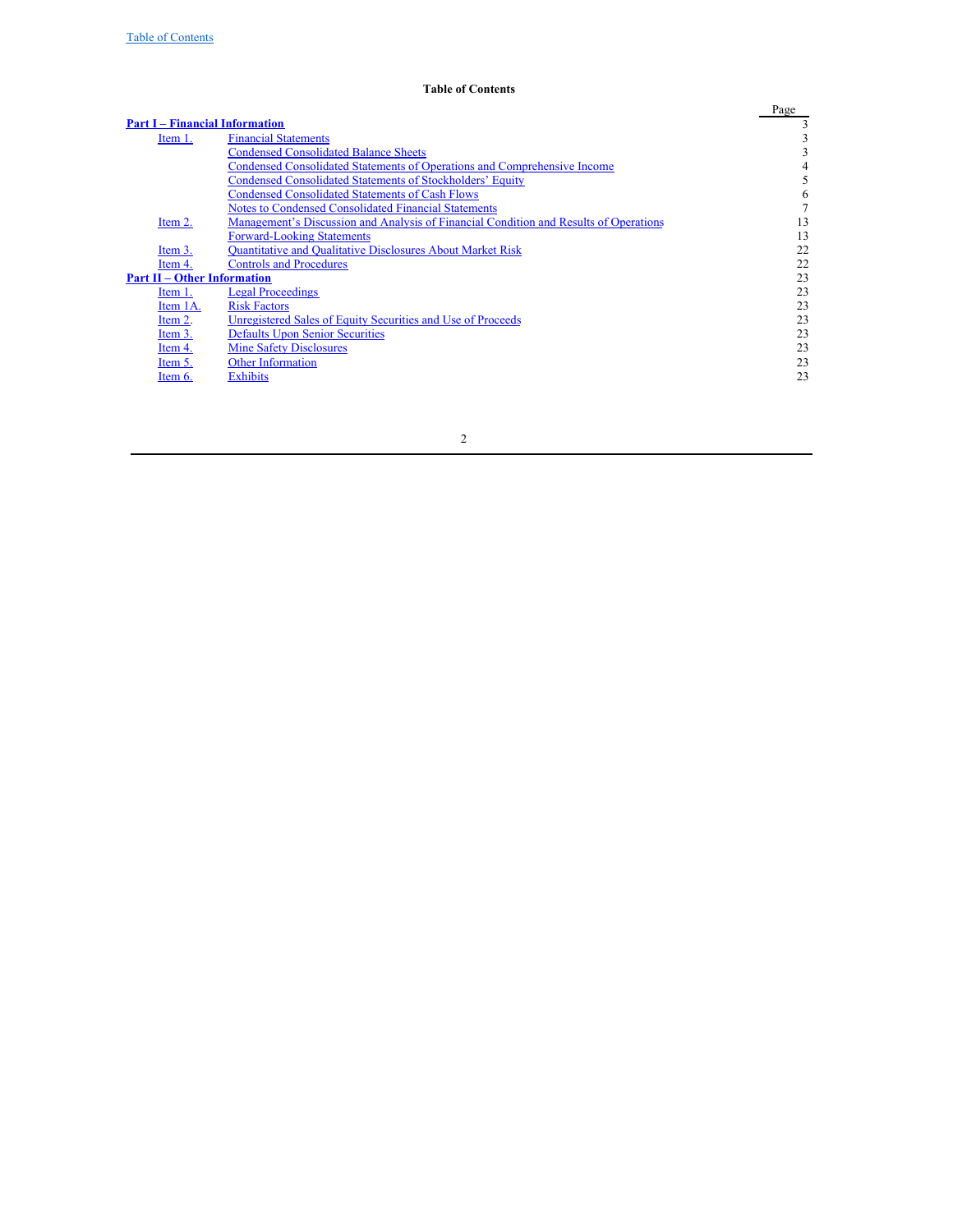# **PART I – FINANCIAL INFORMATION**

## **Item 1. Financial Statements**

#### <span id="page-2-2"></span><span id="page-2-1"></span><span id="page-2-0"></span>**Floor & Decor Holdings, Inc. and Subsidiaries Condensed Consolidated Balance Sheets (In Thousands, Except Share and Per Share Data) (Unaudited)**

|                                                                                                           | As of<br>March 28,<br>2019 |           |              | As of<br>December 27,<br>2018 |
|-----------------------------------------------------------------------------------------------------------|----------------------------|-----------|--------------|-------------------------------|
| <b>Assets</b>                                                                                             |                            |           |              |                               |
| Current assets:                                                                                           |                            |           |              |                               |
| Cash and cash equivalents                                                                                 | $\mathbb{S}$               | 451       | \$           | 644                           |
| Income taxes receivable                                                                                   |                            |           |              | 4,324                         |
| Receivables, net                                                                                          |                            | 66,101    |              | 67,527                        |
| Inventories, net                                                                                          |                            | 437,504   |              | 471,014                       |
| Prepaid expenses and other current assets                                                                 |                            | 23,342    |              | 15,949                        |
| <b>Total current assets</b>                                                                               |                            | 527,398   |              | 559,458                       |
| Fixed assets, net                                                                                         |                            | 338,888   |              | 328,366                       |
| Right of use assets                                                                                       |                            | 659,115   |              |                               |
| Intangible assets, net                                                                                    |                            | 109,322   |              | 109,330                       |
| Goodwill                                                                                                  |                            | 227,447   |              | 227,447                       |
| Other assets                                                                                              |                            | 11,181    |              | 9,490                         |
| <b>Total long-term assets</b>                                                                             |                            | 1,345,953 |              | 674,633                       |
| <b>Total assets</b>                                                                                       | $\mathbb{S}$               | 1,873,351 | $\mathbb{S}$ | 1,234,091                     |
| Liabilities and stockholders' equity                                                                      |                            |           |              |                               |
| Current liabilities:                                                                                      |                            |           |              |                               |
| Current portion of term loans                                                                             | \$                         | 3,500     | S            | 3,500                         |
| Current portion of lease liabilities                                                                      |                            | 73,615    |              |                               |
| Trade accounts payable                                                                                    |                            | 229,498   |              | 313,503                       |
| Accrued expenses and other current liabilities                                                            |                            | 76,390    |              | 82,038                        |
| Income taxes payable                                                                                      |                            | 8,765     |              |                               |
| Deferred revenue                                                                                          |                            | 6,581     |              | 5,244                         |
| <b>Total current liabilities</b>                                                                          |                            | 398,349   |              | 404,285                       |
| Term loans                                                                                                |                            | 141,152   |              | 141,834                       |
| Revolving line of credit                                                                                  |                            | 2,100     |              |                               |
| Deferred rent                                                                                             |                            |           |              | 36,980                        |
| Lease liabilities                                                                                         |                            | 683,672   |              |                               |
| Deferred income tax liabilities, net                                                                      |                            | 25,666    |              | 26,838                        |
| Tenant improvement allowances                                                                             |                            |           |              | 37,295                        |
| Other liabilities                                                                                         |                            | 2,451     |              | 2,550                         |
| <b>Total long-term liabilities</b>                                                                        |                            | 855,041   |              | 245,497                       |
| <b>Total liabilities</b>                                                                                  |                            | 1,253,390 |              | 649,782                       |
| Commitments and Contingencies (Note 5)                                                                    |                            |           |              |                               |
| <b>Stockholders' equity</b>                                                                               |                            |           |              |                               |
| Capital stock:                                                                                            |                            |           |              |                               |
| Preferred stock, \$0.001 par value; 10,000,000 shares authorized; 0 shares issued and outstanding at      |                            |           |              |                               |
| March 28, 2019 and December 27, 2018                                                                      |                            |           |              |                               |
| Common stock Class A, \$0.001 par value; 450,000,000 shares authorized; 97,997,529 shares issued and      |                            |           |              |                               |
| outstanding at March 28, 2019 and 97,588,539 issued and outstanding at December 27, 2018                  |                            | 98        |              | 98                            |
| Common stock Class B, \$0.001 par value; 10,000,000 shares authorized; 0 shares issued and outstanding at |                            |           |              |                               |
| March 28, 2019 and December 27, 2018                                                                      |                            |           |              |                               |
| Common stock Class C, \$0.001 par value; 30,000,000 shares authorized; 0 shares issued and outstanding at |                            |           |              |                               |
| March 28, 2019 and December 27, 2018                                                                      |                            |           |              |                               |
| Additional paid-in capital                                                                                |                            | 345,907   |              | 340,462                       |
| Accumulated other comprehensive income (loss), net                                                        |                            | (148)     |              | 186                           |
| Retained earnings                                                                                         |                            | 274,104   |              | 243,563                       |
| Total stockholders' equity                                                                                |                            | 619,961   |              | 584,309                       |
| Total liabilities and stockholders' equity                                                                | \$                         | 1,873,351 | \$           | 1,234,091                     |

See accompanying notes to condensed consolidated financial statements.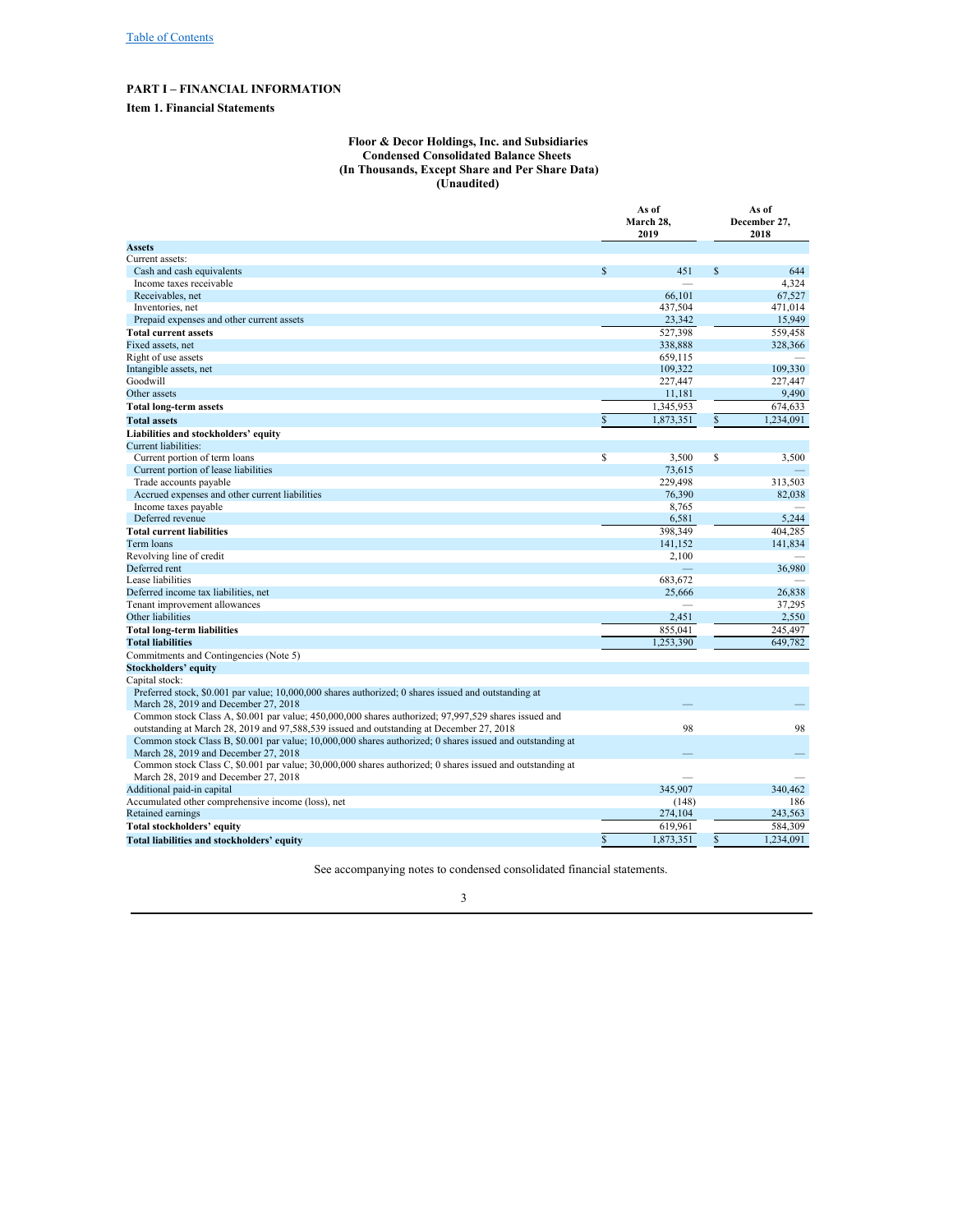#### <span id="page-3-0"></span>**Floor & Decor Holdings, Inc. and Subsidiaries Condensed Consolidated Statements of Operations and Comprehensive Income (In Thousands, Except Per Share Data) (Unaudited)**

|                                                       |    | <b>Thirteen Weeks Ended</b> |              |                   |  |
|-------------------------------------------------------|----|-----------------------------|--------------|-------------------|--|
|                                                       |    | March 28,<br>2019           |              | March 29,<br>2018 |  |
| Net sales                                             | \$ | 477,050                     | $\mathbb{S}$ | 402,948           |  |
| Cost of sales                                         |    | 275,676                     |              | 237,562           |  |
| Gross profit                                          |    | 201,374                     |              | 165,386           |  |
| Operating expenses:                                   |    |                             |              |                   |  |
| Selling and store operating                           |    | 127,383                     |              | 102,567           |  |
| General and administrative                            |    | 30,202                      |              | 23,339            |  |
| Pre-opening                                           |    | 4,027                       |              | 2,974             |  |
| Total operating expenses                              |    | 161,612                     |              | 128,880           |  |
| Operating income                                      |    | 39,762                      |              | 36,506            |  |
| Interest expense                                      |    | 2,921                       |              | 1,784             |  |
| Income before income taxes                            |    | 36,841                      |              | 34,722            |  |
| Provision for income taxes                            |    | 6,121                       |              | 2,851             |  |
| Net income                                            | \$ | 30,720                      | \$           | 31,871            |  |
| Change in fair value of hedge instruments, net of tax |    | (334)                       |              | 430               |  |
| Total comprehensive income                            | S  | 30,386                      | \$           | 32,301            |  |
| Basic earnings per share                              | S  | 0.31                        | S            | 0.33              |  |
| Diluted earnings per share                            | \$ | 0.29                        | \$           | 0.30              |  |
|                                                       |    |                             |              |                   |  |

See accompanying notes to condensed consolidated financial statements.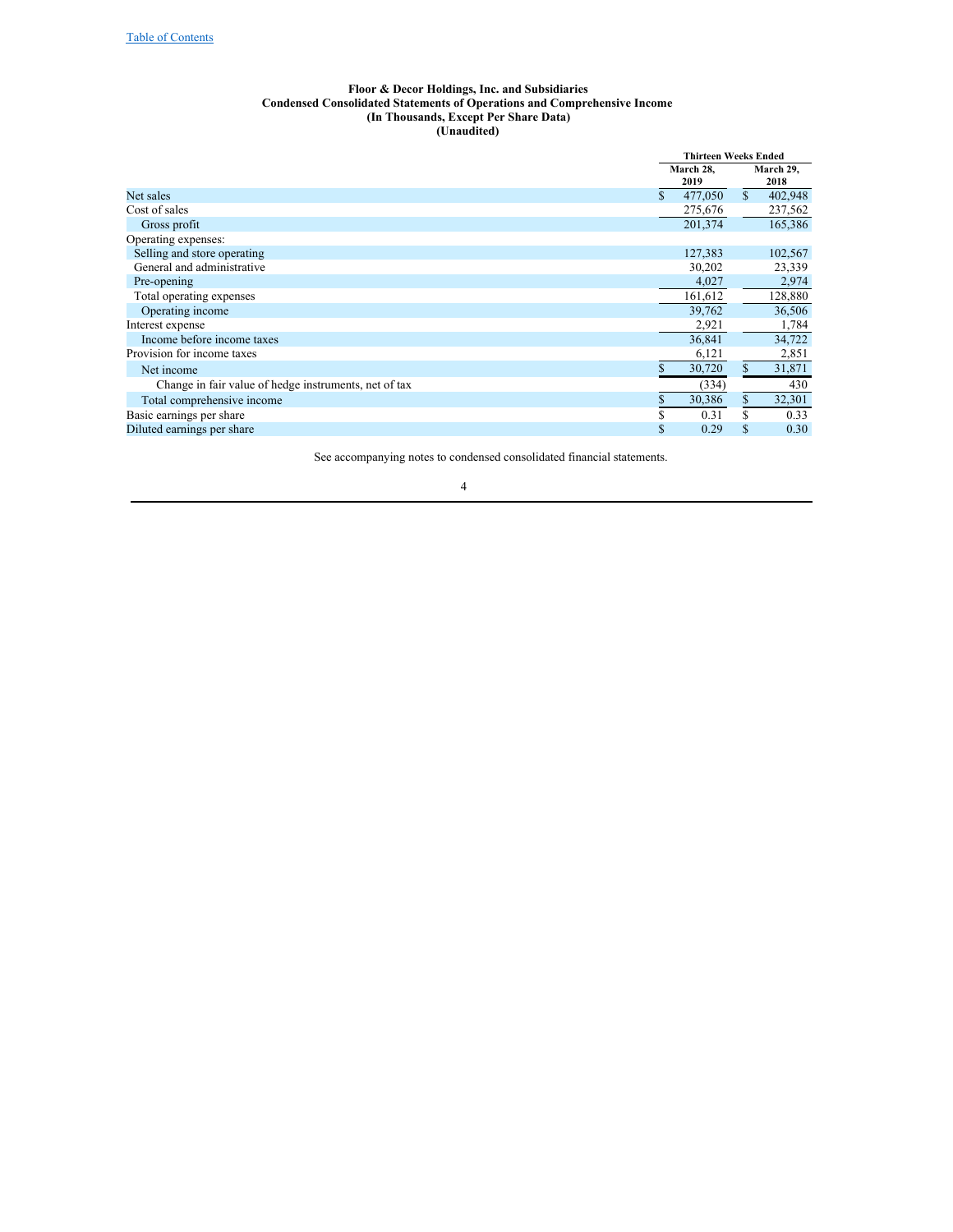#### <span id="page-4-0"></span>**Floor & Decor Holdings, Inc. and Subsidiaries Condensed Consolidated Statements of Stockholders' Equity (In Thousands) (Unaudited)**

|                                         |                          |                        |                     |         |   |                   | Accumulated   |               |                         |
|-----------------------------------------|--------------------------|------------------------|---------------------|---------|---|-------------------|---------------|---------------|-------------------------|
|                                         |                          |                        | <b>Common Stock</b> |         |   | <b>Additional</b> | Other         |               | Total                   |
|                                         |                          | <b>Preferred Stock</b> | <b>Class A</b>      |         |   | Paid-in           | Comprehensive | Retained      | Stockholders'           |
|                                         | <b>Shares</b>            | Amount                 | <b>Shares</b>       | Amount  |   | Capital           | Income (Loss) | Earnings      | Equity                  |
| Balance, December 28, 2018              | $\overline{\phantom{a}}$ |                        | 97.588              | S<br>98 | S | 340,462 \$        | 186           | 243,563<br>S. | 584.309<br><sup>S</sup> |
| Stock based compensation expense        |                          |                        |                     |         |   | 2.250             |               |               | 2,250                   |
| Exercise of stock options               |                          |                        | 348                 | _       |   | 1,776             |               |               | 1,776                   |
| Cumulative effect from adoption of ASU  |                          |                        |                     |         |   |                   |               |               |                         |
| No. 2016-02                             |                          |                        |                     |         |   |                   |               | (179)         | (179)                   |
| Shares issued under employee stock      |                          |                        |                     |         |   |                   |               |               |                         |
| plans                                   |                          |                        | 61                  |         |   | 1.419             |               |               | 1,419                   |
| Other comprehensive gain (loss), net of |                          |                        |                     |         |   |                   |               |               |                         |
| tax                                     |                          |                        |                     |         |   |                   | (334)         |               | (334)                   |
| Net income                              |                          |                        |                     |         |   |                   |               | 30,720        | 30,720                  |
| Balance, March 28, 2019                 |                          |                        | 97.997              | 98      | S | 345,907           | (148)         | 274.104       | 619,961                 |

|                                         |               |                        | <b>Common Stock</b> |              |    | Additional | Accumulated<br>Other |              |            | Total         |
|-----------------------------------------|---------------|------------------------|---------------------|--------------|----|------------|----------------------|--------------|------------|---------------|
|                                         |               | <b>Preferred Stock</b> | <b>Class A</b>      |              |    | Paid-in    | Comprehensive        |              | Retained   | Stockholders' |
|                                         | <b>Shares</b> | Amount                 | <b>Shares</b>       | Amount       |    | Capital    | Income (Loss)        |              | Earnings   | Equity        |
| Balance, December 29, 2017              |               |                        | 95,509              | <sup>S</sup> | 96 | 323,419    | (205)<br>- \$        | <sup>S</sup> | 119,550 \$ | 442,860       |
| Stock based compensation expense        |               |                        |                     |              |    | 1.415      |                      |              |            | 1,415         |
| Exercise of stock options               |               |                        | 585                 |              | -  | 3.195      |                      |              |            | 3,195         |
| Cumulative effect from adoption of ASU  |               |                        |                     |              |    |            |                      |              |            |               |
| No. 2014-09                             |               |                        |                     |              |    |            |                      |              | 7,826      | 7,826         |
| Other comprehensive gain (loss), net of |               |                        |                     |              |    |            |                      |              |            |               |
| tax                                     |               |                        |                     |              |    |            | 430                  |              |            | 430           |
| Net income                              |               |                        |                     |              |    |            | __                   |              | 31,871     | 31,871        |
| Balance, March 29, 2018                 | _             |                        | 96,094              |              | 96 | 328,029    | 225                  |              | 159,247    | 487,597       |

See accompanying notes to condensed consolidated financial statements.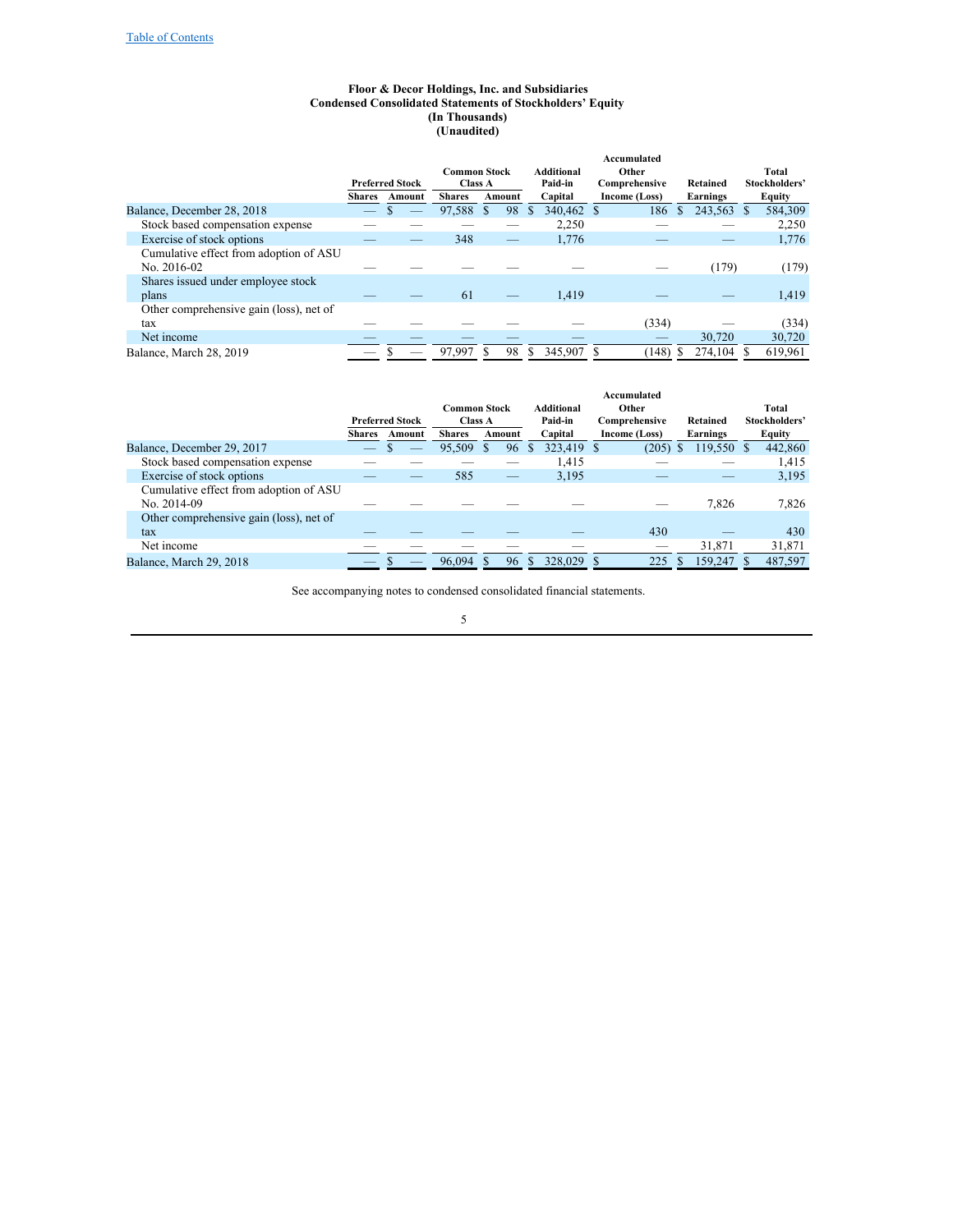#### <span id="page-5-0"></span>**Floor & Decor Holdings, Inc. and Subsidiaries Condensed Consolidated Statements of Cash Flows (In Thousands) (Unaudited)**

|                                                                                   |             | <b>Thirteen Weeks Ended</b> |    |           |
|-----------------------------------------------------------------------------------|-------------|-----------------------------|----|-----------|
|                                                                                   |             | March 28,                   |    |           |
|                                                                                   |             | 2019                        |    | 2018      |
| <b>Operating activities</b>                                                       |             |                             |    |           |
| Net income                                                                        | \$          | 30,720                      | \$ | 31,871    |
| Adjustments to reconcile net income to net cash provided by operating activities: |             |                             |    |           |
| Depreciation and amortization                                                     |             | 17,184                      |    | 11,534    |
| Amortization of tenant improvement allowances                                     |             |                             |    | (1,045)   |
| Deferred income taxes                                                             |             | (1,057)                     |    | 2,111     |
| Interest cap derivative contracts                                                 |             | 610                         |    | (535)     |
| Stock based compensation expense                                                  |             | 2,250                       |    | 1,415     |
| Changes in operating assets and liabilities:                                      |             |                             |    |           |
| Receivables, net                                                                  |             | 22.568                      |    | 15,775    |
| Inventories, net                                                                  |             | 33,510                      |    | (9,262)   |
| Trade accounts payable                                                            |             | (84,005)                    |    | (3,723)   |
| Accrued expenses and other current liabilities                                    |             | 3,017                       |    | (12, 926) |
| Income taxes                                                                      |             | 13,143                      |    | 780       |
| Deferred revenue                                                                  |             | 1.337                       |    | 1,500     |
| Deferred rent                                                                     |             |                             |    | 2,707     |
| Tenant improvement allowances                                                     |             |                             |    | 128       |
| Other, net                                                                        |             | (12, 256)                   |    | 282       |
| Net cash provided by operating activities                                         |             | 27.021                      |    | 40.612    |
| <b>Investing activities</b>                                                       |             |                             |    |           |
| Purchases of fixed assets                                                         |             | (31, 634)                   |    | (27, 841) |
| Net cash used in investing activities                                             |             | (31, 634)                   |    | (27, 841) |
| <b>Financing activities</b>                                                       |             |                             |    |           |
| Borrowings on revolving line of credit                                            |             | 80,200                      |    | 51,900    |
| Payments on revolving line of credit                                              |             | (78, 100)                   |    | (66, 100) |
| Payments on term loans                                                            |             | (875)                       |    | (1,750)   |
| Proceeds from exercise of stock options                                           |             | 1,776                       |    | 3,195     |
| Proceeds from employee stock purchase plan                                        |             | 1,419                       |    |           |
| Net cash provided by (used in) financing activities                               |             | 4,420                       |    | (12, 755) |
| Net increase (decrease) in cash and cash equivalents                              |             | (193)                       |    | 16        |
| Cash and cash equivalents, beginning of the period                                |             | 644                         |    | 556       |
| Cash and cash equivalents, end of the period                                      | S           | 451                         | \$ | 572       |
| Supplemental disclosures of cash flow information                                 |             |                             |    |           |
| Buildings and equipment acquired under operating leases                           | \$          | 53.049                      | \$ |           |
| Cash paid for interest                                                            | $\mathbf S$ | 1.987                       | \$ | 2,368     |
| Cash paid for income taxes                                                        | \$          |                             | \$ | 19        |
| Fixed assets accrued at the end of the period                                     | \$          | 10,836                      | \$ | 16,332    |
| Fixed assets acquired as part of lease - paid for by lessor                       | S           |                             | S  |           |

See accompanying notes to condensed consolidated financial statements.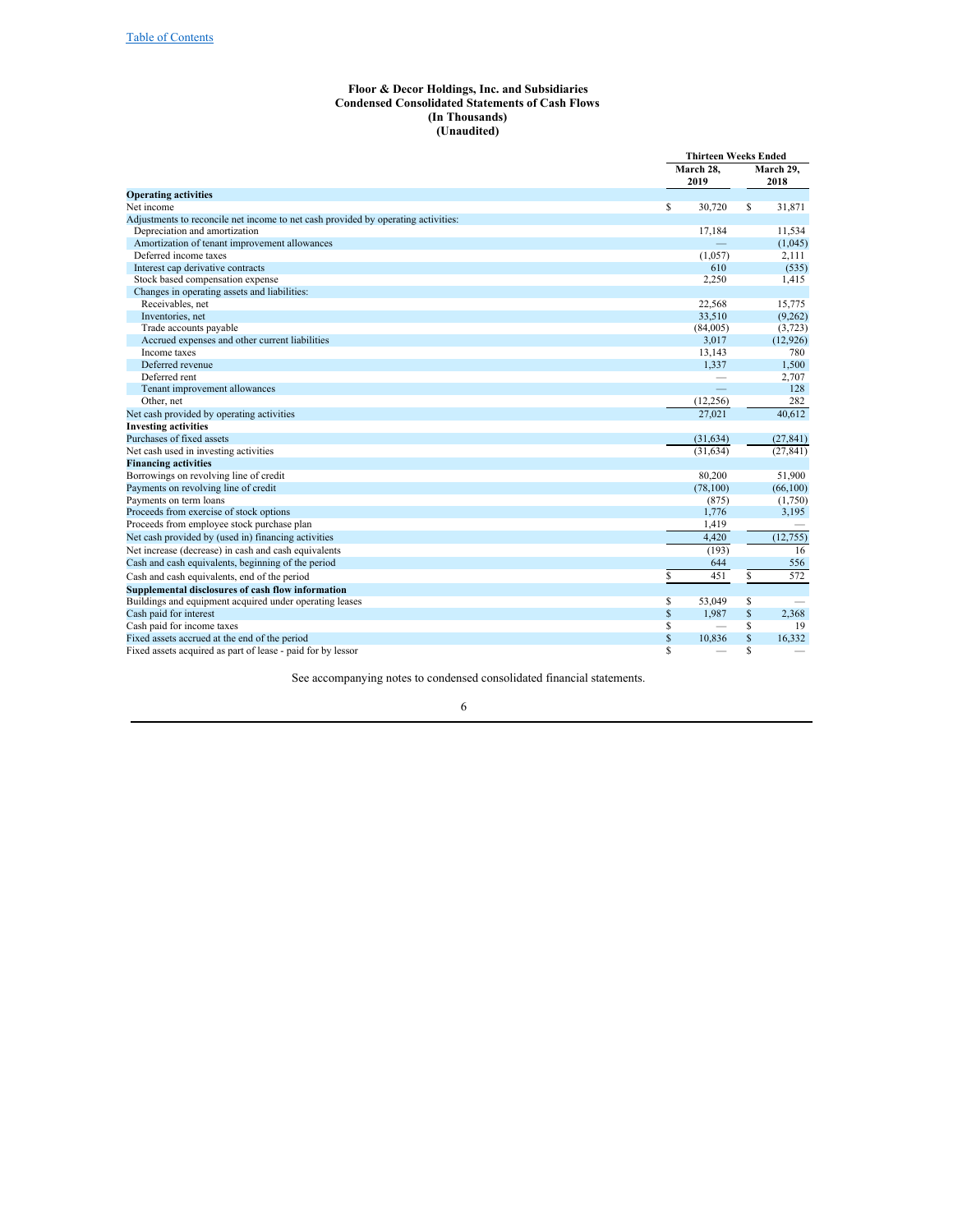#### <span id="page-6-0"></span>**Floor & Decor Holdings, Inc. and Subsidiaries Notes to Condensed Consolidated Financial Statements (Unaudited) March 28, 2019**

#### **1. Summary of Significant Accounting Policies**

#### *Nature of Business*

Floor & Decor Holdings, Inc., together with its subsidiaries (the "Company," "we," "our" or "us") is a highly differentiated, rapidly growing specialty retailer of hard surface flooring and related accessories. We offer a broad in stock assortment of tile, wood, laminate and natural stone flooring along with decorative and installation accessories at everyday low prices. Our stores appeal to a variety of customers, including professional installers and commercial businesses ("Pro"), Do It Yourself customers ("DIY") and customers who buy the products for professional installation ("Buy it Yourself" or "BIY"). We operate within one reportable segment.

As of March 28, 2019, the Company, through its wholly owned subsidiary,Floor and Decor Outlets of America, Inc. ("F&D"), operates 103 warehouse-format stores, which average 75,000 square feet, and one small-format standalone design center in 28 states, as well as three distribution centers and an e-commerce site, *FloorandDecor.com.*

#### *Fiscal Year*

The Company's fiscal year is the 52- or 53-week period ending on the Thursday on or preceding December 31st.Fiscal years ended December 26, 2019 ("fiscal 2019") and December 27, 2018 ("fiscal 2018") include 52 weeks. When a 53-week fiscal year occurs, we report the additional week at the end of the fiscal fourth quarter. 52-week fiscal years consist of thirteen-week periods in the first, second, third and fourth quarters of the fiscal year.

#### *Basis of Presentation*

The accompanying unaudited condensed consolidated financial statements include the accounts of the Company and our wholly owned subsidiaries. These financial statements have been prepared in accordance with accounting principles generally accepted in the United States ("GAAP") for interim financial information. The Condensed Consolidated Balance Sheet as of December 27, 2018 has been derived from the audited Consolidated Balance Sheet for the fiscal year then ended. The interim condensed consolidated financial statements should be read together with the audited consolidated financial statements and related footnote disclosures included in the Company's Annual Report on Form 10-K for fiscal 2018, filed with the Securities and Exchange Commission (the "SEC") on February 25, 2019 (the "Annual Report").

Management believes the accompanying unaudited condensed consolidated financial statements reflect all normal recurring adjustments considered necessary for a fair statement of results for the interim periods presented.

Results of operations for the thirteen weeks ended March 28, 2019 and March 29, 2018 are not necessarily indicative of the results to be expected for the full year.

There have been no updates to our Significant Accounting Policies since the Annual Report, except for the policy changes in connection with the newly adopted lease accounting standard outlined in Note 5. For information regarding our Significant Accounting Policies and Estimates, see the "Summary of Significant Accounting Policies" section of "Item 8. Financial Statements and Supplementary Data" of our Annual Report.

#### *Recently Issued Accounting Pronouncements*

There have been no updates to Recently Issued Accounting Pronouncements that have yet to be adopted since the Annual Report. For information regarding Recently Issued Accounting Pronouncements, see the "Summary of Significant Accounting Policies" section of "Item 8. Financial Statements and Supplementary Data" of our Annual Report.

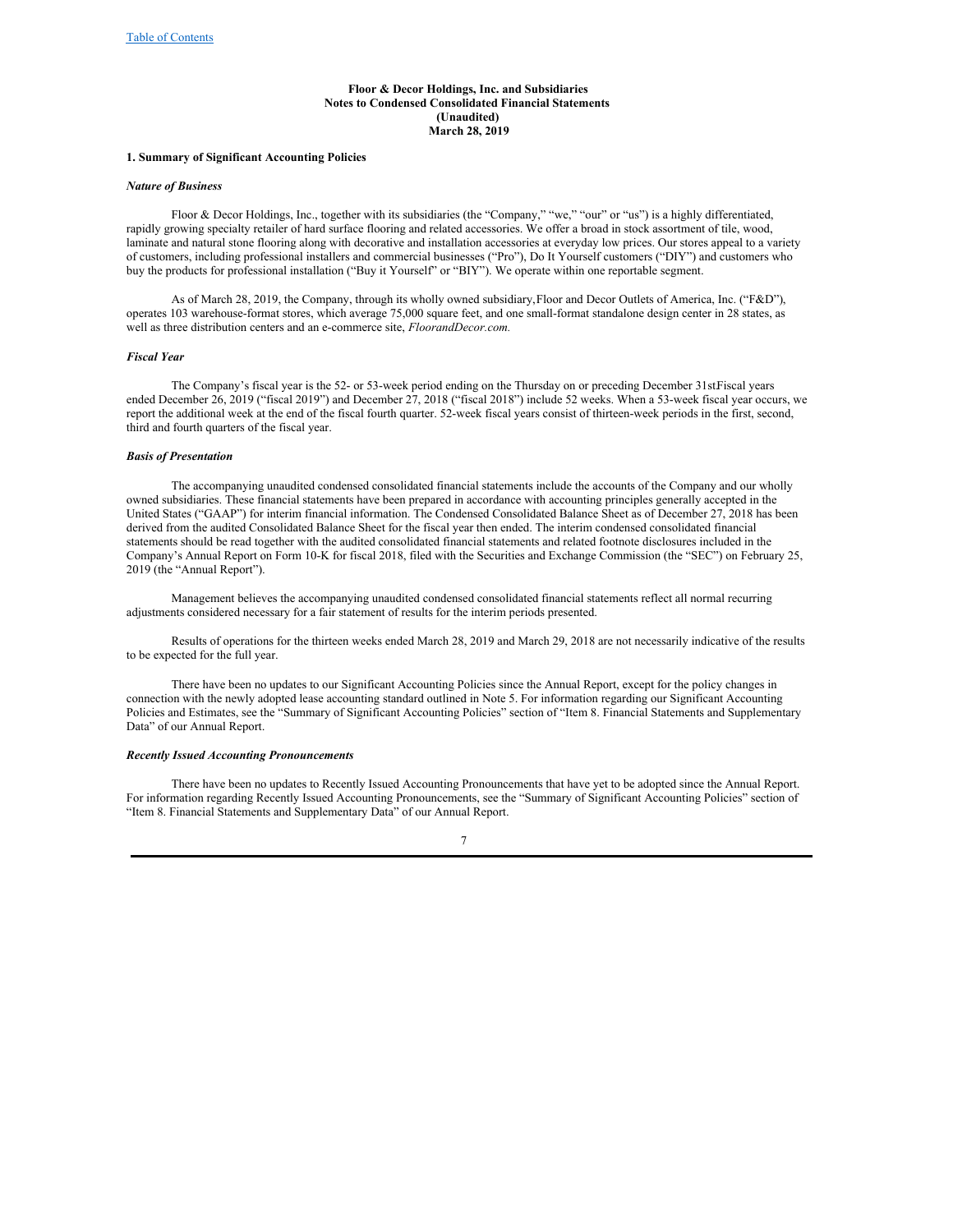#### *Recently Adopted Accounting Pronouncements*

In February 2016, the Financial Accounting Standards Board ("FASB") issued ASU No. 2016-02, "*Leases (Topic 842)*." ASU No. 2016-02 requires that lessees recognize lease assets and lease liabilities on the balance sheet with an option to exclude short-term leases (leases with terms of 12 months or less). The guidance also requires disclosures about the amount, timing, and uncertainty of cash flows arising from leases. We adopted the ASU on December 28, 2018, the first day of our fiscal year 2019, using the modified retrospective approach. The cumulative effect adjustment upon adoption resulted in an immaterial opening balance sheet reduction to retained earnings. The adoption of ASU No. 2016-02 in the first quarter of fiscal 2019 had a material impact on the Company's Condensed Consolidated Balance Sheet in respect to the right of use assets, lease liabilities, tenant improvement allowances, and deferred rent but did not have a material impact on the Company's Condensed Consolidated Statements of Operations and Comprehensive Income or Statements of Cash Flows. Refer to Note 5 for further details.

#### **2. Revenues**

#### *Disaggregated Revenue*

The following table presents the net sales of each major product category (in thousands):

|                                  |                  | <b>Thirteen Weeks Ended</b>             |                  |                  |  |  |  |
|----------------------------------|------------------|-----------------------------------------|------------------|------------------|--|--|--|
|                                  |                  | <b>March 29, 2018</b><br>March 28, 2019 |                  |                  |  |  |  |
|                                  |                  | $%$ of                                  |                  | $%$ of           |  |  |  |
| <b>Product Category</b>          | <b>Net Sales</b> | <b>Net Sales</b>                        | <b>Net Sales</b> | <b>Net Sales</b> |  |  |  |
| Tile                             | \$125,310        |                                         | 26 % \$ 117,402  | $29\%$           |  |  |  |
| Laminate / Luxury Vinyl Plank    | 97.502           | 20                                      | 66,892           | 17               |  |  |  |
| Decorative Accessories           | 94,440           | 20                                      | 78,489           | 19               |  |  |  |
| Installation Materials and Tools | 79,709           | 17                                      | 63,581           | 16               |  |  |  |
| Wood                             | 49.230           | 10                                      | 46,485           | 12               |  |  |  |
| Natural Stone                    | 30,887           |                                         | 28,006           |                  |  |  |  |
| Delivery and Other               | (28)             |                                         | 2,093            |                  |  |  |  |
| Total                            | \$477,050        | $100\%$ \$                              | 402.948          | $100\%$          |  |  |  |

#### **3. Debt**

#### *Fair Value of Debt*

Market risk associated with our fixed and variable rate long-term debt relates to the potential change in fair value and negative impact to future earnings, respectively, from a change in interest rates. The aggregate fair value of debt is based primarily on our estimates of interest rates, maturities, credit risk, and underlying collateral and is classified as Level 3 within the fair value hierarchy. At March 28, 2019 and December 27, 2018, the carrying amounts and fair values of our debt were as follows:

|                                                    | March 28. |         |              | December 27. |
|----------------------------------------------------|-----------|---------|--------------|--------------|
| (in thousands)                                     |           | 2019    |              | 2018         |
| Total debt at par value                            |           | 150,225 | \$.          | 149,000      |
| Less: unamortized discount and debt issuance costs |           | 3.473   |              | 3.666        |
| Net carrying amount                                |           | 146,752 | <sup>S</sup> | 145,334      |
| Fair value                                         |           | 148.003 | S.           | 147.883      |

### **4. Income Taxes**

Our effective income tax rates were 16.6% and 8.2% for the thirteen weeks ended March 28, 2019 and March 29, 2018, respectively.

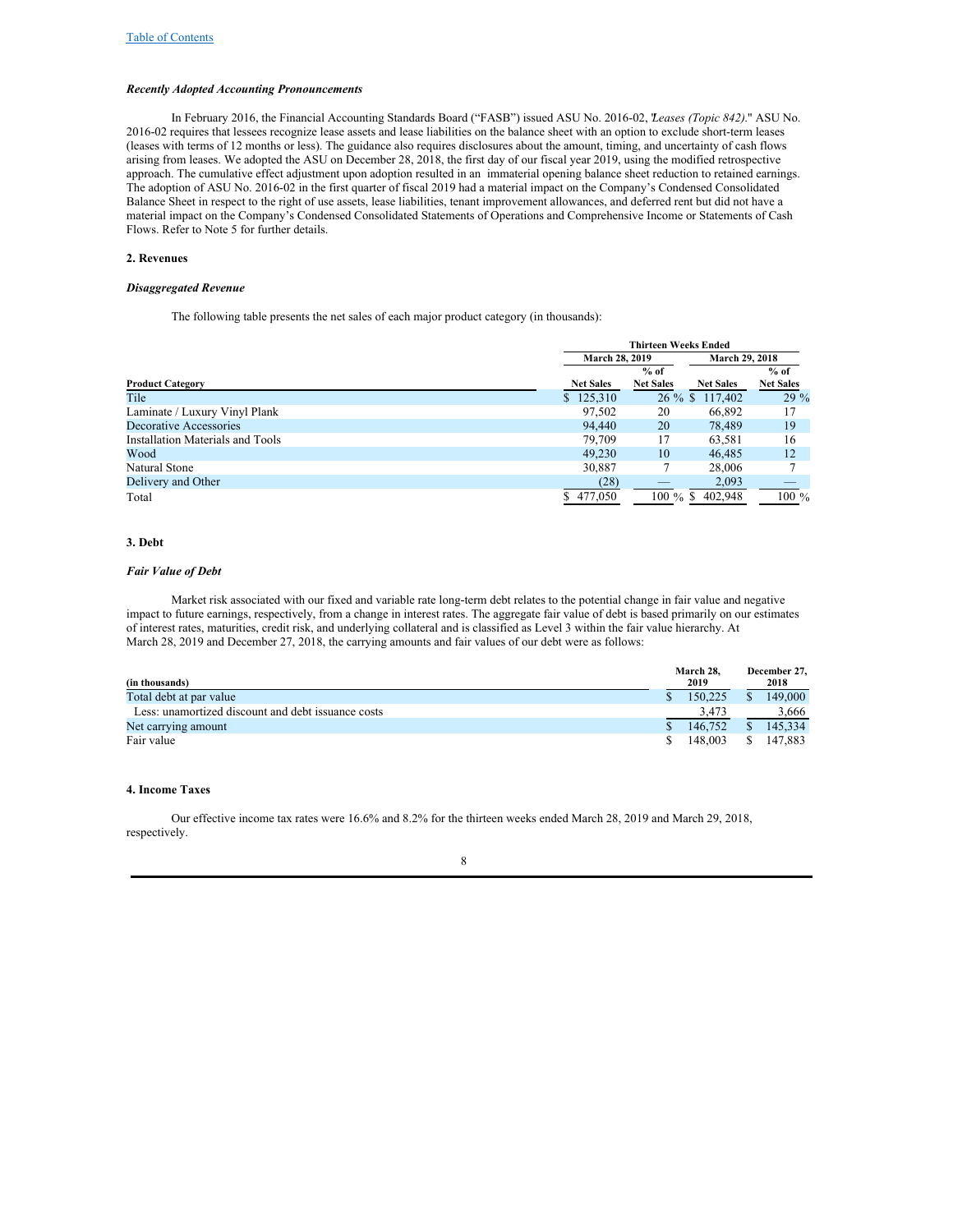#### **5. Commitments and Contingencies**

#### *Lease Commitments*

On December 28, 2018, the first day of our fiscal year 2019, we adopted ASU No. 2016-02, "Leases (Topic 842)", which requires that lessees recognize lease assets and lease liabilities for all leases on the balance sheet with an option to exclude short-term leases (leases with terms of 12 months or less). We adopted ASU No. 2016-02 using the modified retrospective approach and elected the package of practical expedients to use in transition, which permitted us not to reassess, under the new standard, our prior conclusions about lease identification and lease classification. The cumulative effect adjustment upon adoption of ASU No. 2016-02 resulted in an immaterial adjustment to retained earnings. The adoption also resulted in the addition of \$621 million right of use assets and corresponding \$701 million lease liabilities to our balance sheet, while eliminating deferred rent and tenant improvement allowances. Additionally, we do not separate lease and nonlease components of contracts.

The majority of our long-term operating lease agreements through F&D are for our corporate office, retail locations, and distribution centers, which expire in various years through 2038. All of our building leases have 10-15 year lease terms, except one lease which has a 20-year term. The majority of our building leases also include options to extend, which are factored into the recognition of their respective assets and liabilities when appropriate. Additionally, one building lease contains variable lease payments, which are determined based on a percentage of retail sales over a contractual level, and we sublease real estate within one store and one distribution center to third parties. Certain lease agreements include escalating rents over the lease terms which, under the new accounting standard, results in rent being expensed on a straight-line basis over the life of the lease that commences on the date we have the right to control the property. Our lease agreements do not contain any residual value guarantees or restrictive covenants that would reasonably be expected to have a material impact on our business.

As most of our leases do not provide a readily determinable implicit rate, we use a third party to determine our incremental borrowing rate, specifically the Bloomberg yield curve for US consumers with a BB- credit rating. The rate is adjusted for collateralization as well as inflation.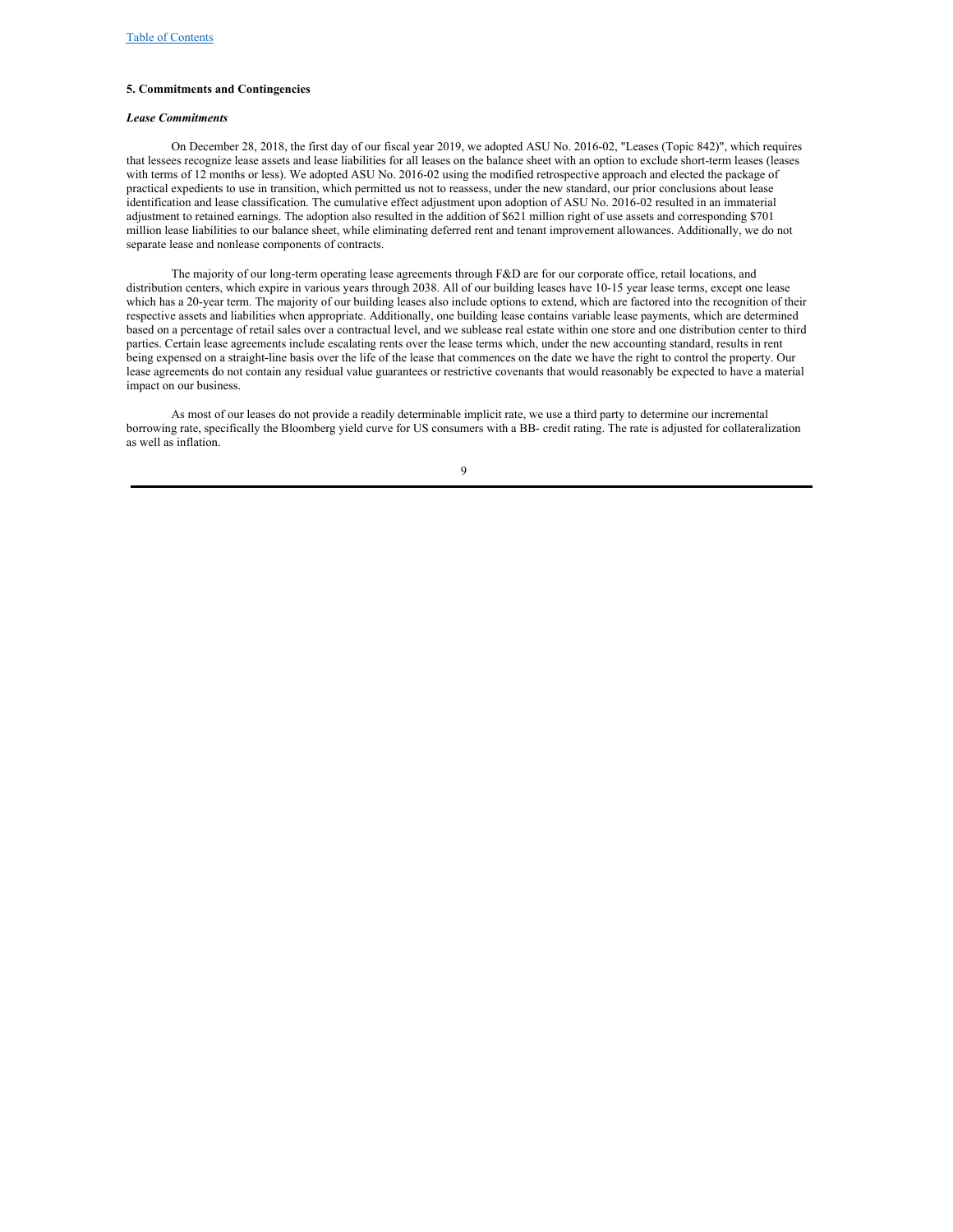## *Lease Position*

The table below presents supplemental balance sheet information related to operating leases.

|                                                     |                                      | As of        |                |  |  |
|-----------------------------------------------------|--------------------------------------|--------------|----------------|--|--|
| (in thousands, except lease term and discount rate) | <b>Balance Sheet Classification</b>  |              | March 28, 2019 |  |  |
| <b>Assets</b>                                       |                                      |              |                |  |  |
| <b>Building</b>                                     | Right of use assets                  | \$           | 647,667        |  |  |
| Equipment                                           | Right of use assets                  |              | 6,263          |  |  |
| Land                                                | Right of use assets                  |              | 245            |  |  |
| Software                                            | Right of use assets                  |              | 4,940          |  |  |
| Total operating lease assets                        |                                      | S            | 659,115        |  |  |
| <b>Liabilities</b>                                  |                                      |              |                |  |  |
| Current                                             |                                      |              |                |  |  |
| <b>Building</b>                                     | Current portion of lease liabilities | \$           | 68,927         |  |  |
| Equipment                                           | Current portion of lease liabilities |              | 2,784          |  |  |
| Land                                                | Current portion of lease liabilities |              | 93             |  |  |
| Software                                            | Current portion of lease liabilities |              | 1,811          |  |  |
| Total current operating lease liabilities           |                                      | \$           | 73,615         |  |  |
| Noncurrent                                          |                                      |              |                |  |  |
| <b>Building</b>                                     | Lease liabilities                    | $\mathbb{S}$ | 675,769        |  |  |
| Equipment                                           | Lease liabilities                    |              | 4,663          |  |  |
| Land                                                | Lease liabilities                    |              | 158            |  |  |
| Software                                            | Lease liabilities                    |              | 3,082          |  |  |
| Total noncurrent operating lease liabilities        |                                      | \$           | 683,672        |  |  |
| Total operating lease liabilities                   |                                      | S            | 757,287        |  |  |
|                                                     |                                      |              |                |  |  |
| Weighted-average remaining lease term               |                                      |              | 9 years        |  |  |
| Weighted-average discount rate                      |                                      |              | 5.4%           |  |  |

## *Lease Costs*

The table below presents components of lease expense for operating leases.

|                             | <b>Thirteen Weeks Ended</b> |                       |  |  |
|-----------------------------|-----------------------------|-----------------------|--|--|
| Classification              |                             | <b>March 28, 2019</b> |  |  |
| Selling and store operating |                             | 26,015                |  |  |
| Selling and store operating |                             | (623)                 |  |  |
|                             |                             | 25.392                |  |  |
|                             |                             |                       |  |  |

*(1) Includes variable lease costs, which are immaterial.*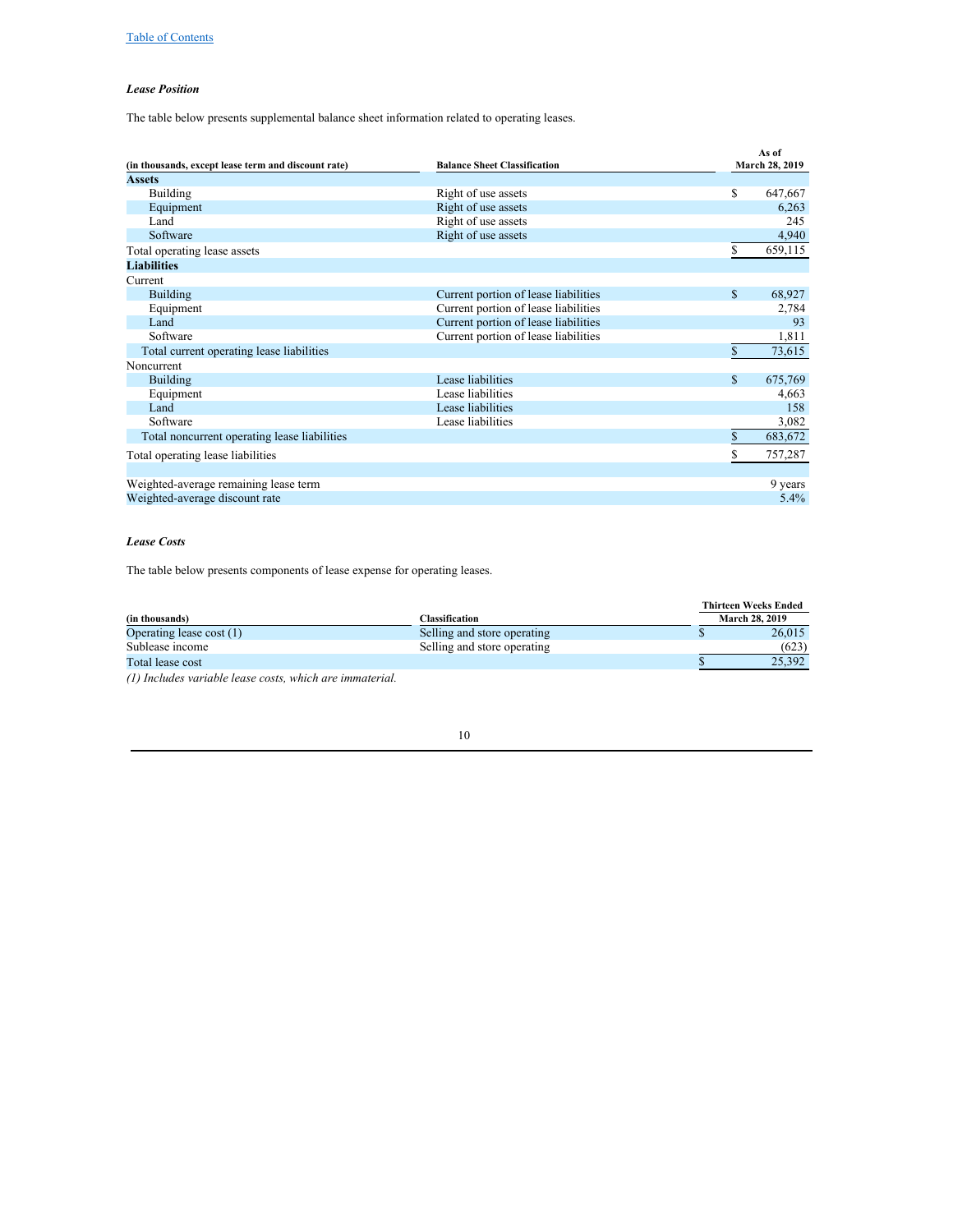#### *Undiscounted Cash Flows*

Future minimum lease payments under non-cancelable operating leases (with initial or remaining lease terms in excess of one year) as of March 28, 2019, were:

| (in thousands)                                       |   | Amount  |
|------------------------------------------------------|---|---------|
| Thirty-nine weeks ended December 26, 2019            | ъ | 82,939  |
| 2020                                                 |   | 112,086 |
| 2021                                                 |   | 105,317 |
| 2022                                                 |   | 98,163  |
| 2023                                                 |   | 93,513  |
| Thereafter                                           |   | 503,402 |
| Total minimum lease payments (2)                     |   | 995,420 |
| Less: amount of lease payments representing interest |   | 238,133 |
| Present value of future minimum lease payments       |   | 757,287 |
| Less: current obligations under leases               |   | 73,615  |
| Long-term lease obligations                          |   | 683,672 |

(2) Future lease payments exclude \$311 million of legally binding minimum lease payments for operating leases signed but not yet *commenced.*

For the thirteen weeks ended March 28, 2019, cash paid for operating leases was \$24.6 million.

#### *Litigation*

We are subject to other various legal actions, claims and proceedings arising in the ordinary course of business, which may include claims related to general liability, workers' compensation, product liability, intellectual property and employment-related matters resulting from our business activities. We establish reserves for specific legal proceedings when we determine that the likelihood of an unfavorable outcome is probable and the amount of loss can be reasonably estimated. These proceedings are not expected to have a material impact on our consolidated financial position, cash flows or results of operations.

#### **6. Stock Based Compensation**

At our 2018 annual meeting of stockholders held on May 17, 2018, our stockholders approved the Floor & Decor Holdings, Inc. Employee Stock Purchase Plan (the "ESPP"), which became available to substantially all of our employees beginning in the third quarter of fiscal 2018. The ESPP permits eligible employees to purchase shares of our common stock through payroll deductions, subject to certain limitations. The purchase price of the shares under the ESPP in no event will be less than the lesser of 85% of the lower of the fair market value of our common stock on either the first or last trading day of each six-month offering period. There were 1,500,000 shares of our Class A common stock, par value \$0.001 per share, approved for issuance. On December 31, 2018, \$1.4 million in contributions were used to purchase 60,871 shares of our Class A common stock. Additionally, during the thirteen weeks ended March 28, 2019, the Company recognized \$143 thousand of stock-based compensation expense related to the ESPP.

#### **7. Earnings Per Share**

#### *Net Income per Common Share*

We calculate basic earnings per share by dividing net income by the weighted average number of common shares outstanding during the period. Diluted earnings per share is computed by dividing net income by the weighted average number of common shares outstanding adjusted for the dilutive effect of stock options.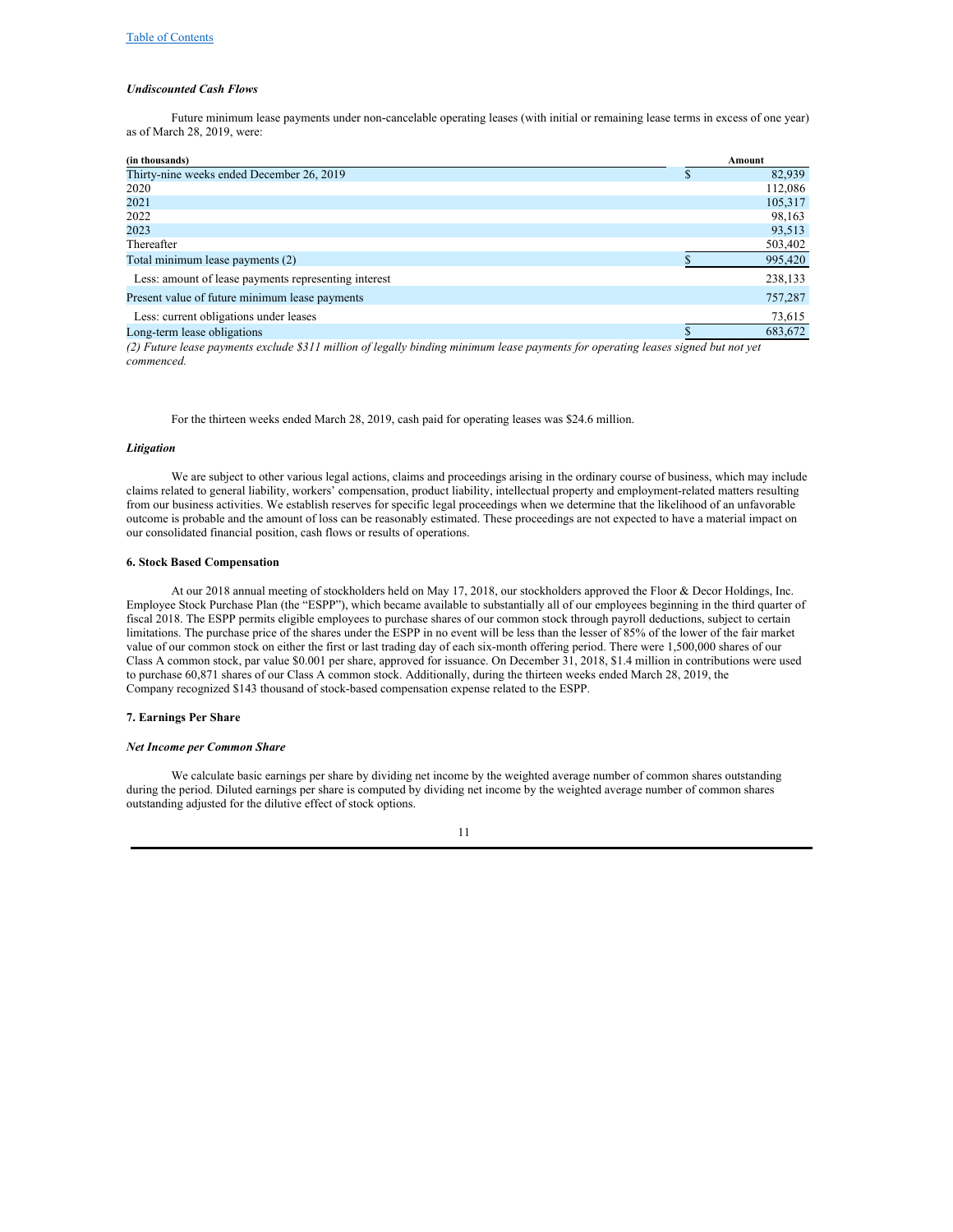The following table shows the computation of basic and diluted earnings per share:

|                                             | <b>Thirteen Weeks Ended</b> |  |         |  |  |  |  |
|---------------------------------------------|-----------------------------|--|---------|--|--|--|--|
| (in thousands, except per share data)       | March 28.<br>2019           |  |         |  |  |  |  |
| Net income                                  | 30,720                      |  | 31,871  |  |  |  |  |
| Basic weighted average shares outstanding   | 97,785                      |  | 95,714  |  |  |  |  |
| Dilutive effect of share based awards       | 6,536                       |  | 8,951   |  |  |  |  |
| Diluted weighted average shares outstanding | 104.321                     |  | 104,665 |  |  |  |  |
| Basic earnings per share                    | 0.31                        |  | 0.33    |  |  |  |  |
| Diluted earnings per share                  | 0.29                        |  | 0.30    |  |  |  |  |
|                                             |                             |  |         |  |  |  |  |

The following awards have been excluded from the computation of dilutive effect of share based awards because the effect would be anti‑dilutive:

|                |           | <b>Thirteen Weeks Ended</b> |
|----------------|-----------|-----------------------------|
|                | March 28, | March 29,                   |
| (in thousands) | 2019      | 2018                        |
| Stock options  | 986       | 98                          |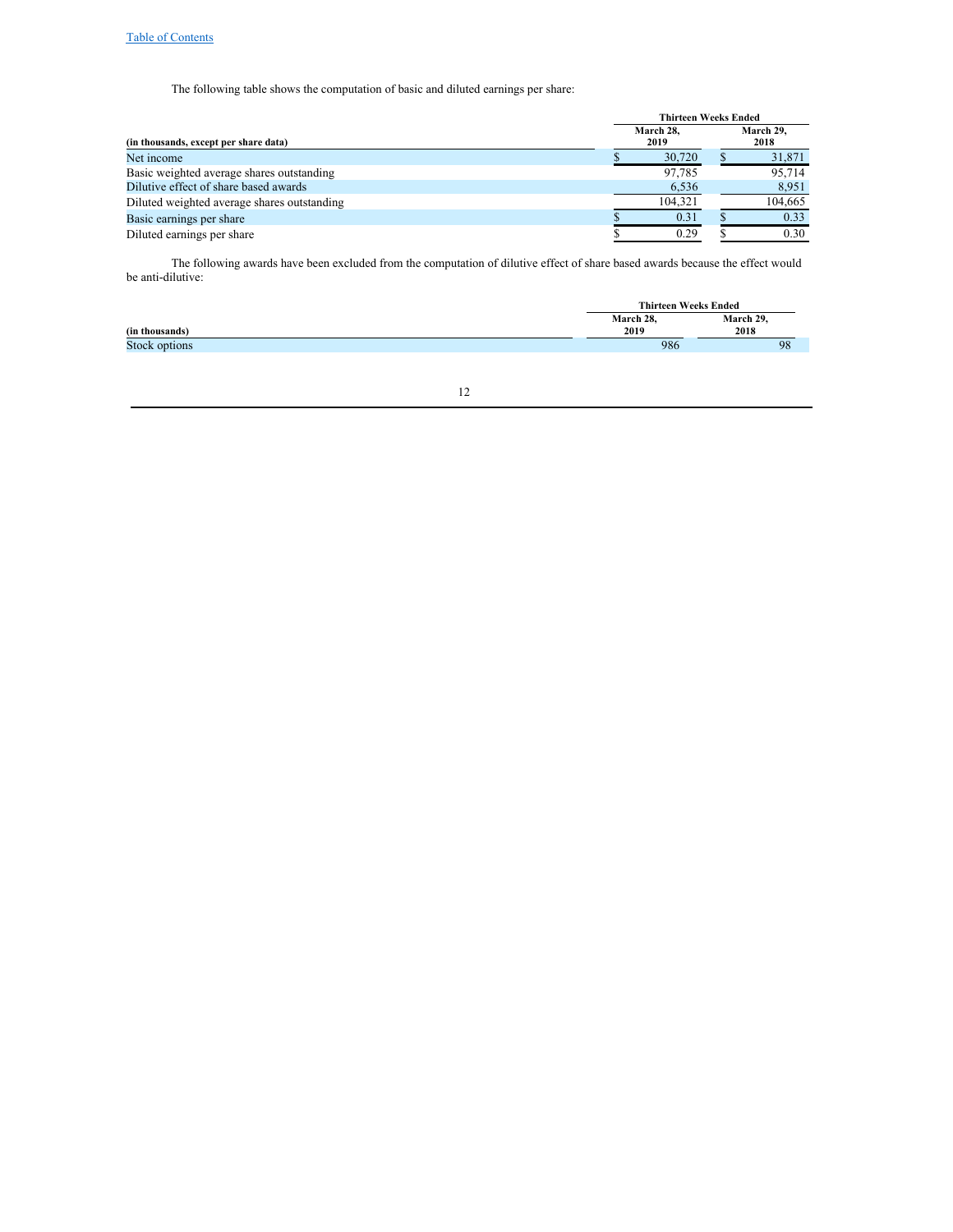#### <span id="page-12-0"></span>**Item 2. Management's Discussion and Analysis of Financial Condition and Results of Operations**

The following discussion and analysis of the financial condition and results of our operations should be read together with the financial statements and related notes of Floor & Decor Holdings, Inc. and Subsidiaries included in Item 1 of this quarterly report on Form 10-Q (this "Quarterly Report") and with our audited financial statements and the related notes included in our Annual Report on Form 10-K for the fiscal year ended December 27, 2018 and filed with the Securities and Exchange Commission (the "SEC") on February 25, 2019 (the "Annual Report"). As used in this Quarterly Report, except where the context otherwise requires or where otherwise indicated, the *terms "Company," "we," "our" or "us"refer to Floor & Decor Holdings, Inc. and its subsidiaries.*

#### <span id="page-12-1"></span>**Forward-Looking Statements**

The discussion in this Quarterly Report, including under Item 2, "Management's Discussion and Analysis of Financial Condition and Results of Operations" of Part I and Item 1A, "Risk Factors" of Part II, contains forward-looking statements within the meaning of the federal securities laws. All statements other than statements of historical fact contained in this Quarterly Report, including statements regarding the Company's future operating results and financial position, business strategy and plans and objectives of management for future operations, are forward-looking statements. These statements are based on our current expectations, assumptions, estimates and projections. These statements involve known and unknown risks, uncertainties and other important factors that may cause our actual results, performance or achievements to be materially different from any future results, performance or achievements expressed or implied by the forward-looking statements. In some cases, you can identify forward-looking statements by terms such as "may," "will," "should," "expects," "intends," "plans," "anticipates," "could," "seeks," "target," "projects," "contemplates," "believes," "estimates," "predicts," "budget," "potential" or "continue" or the negative of these terms or other similar expressions.

The forward-looking statements contained in this Quarterly Report are only predictions. Although we believe that the expectations reflected in the forward-looking statements in this Quarterly Report are reasonable, we cannot guarantee future events, results, performance or achievements. A number of important factors could cause actual results to differ materially from those indicated by the forward-looking statements in this Quarterly Report, including, without limitation, those factors described in Item 2, "Management's Discussion and Analysis of Financial Condition and Results of Operations" of Part I and Item 1A, "Risk Factors" of Part II. Some of the key factors that could cause actual results to differ from our expectations include the following:

- an overall decline in the health of the economy, the hard surface flooring industry, consumer spending and the housing market;
- any disruption in our distribution capabilities resulting from our inability to operate our distribution centers going forward;
- competition from other stores and internet-based competition;
- our failure to execute our business strategy effectively and deliver value to our customers;
- our inability to manage our growth;
- our inability to manage costs and risks relating to new store openings;
- our dependence on foreign imports for the products we sell, which may include the impact of tariffs;
- our inability to find, train and retain key personnel;
- violations of laws and regulations applicable to us or our suppliers;
- our failure to adequately protect against security breaches involving our information technology systems and customer information;
- our failure to successfully anticipate consumer preferences and demand;
- our inability to find available locations for our stores or our store support center on terms acceptable to us;
- our inability to obtain merchandise on a timely basis at prices acceptable to us;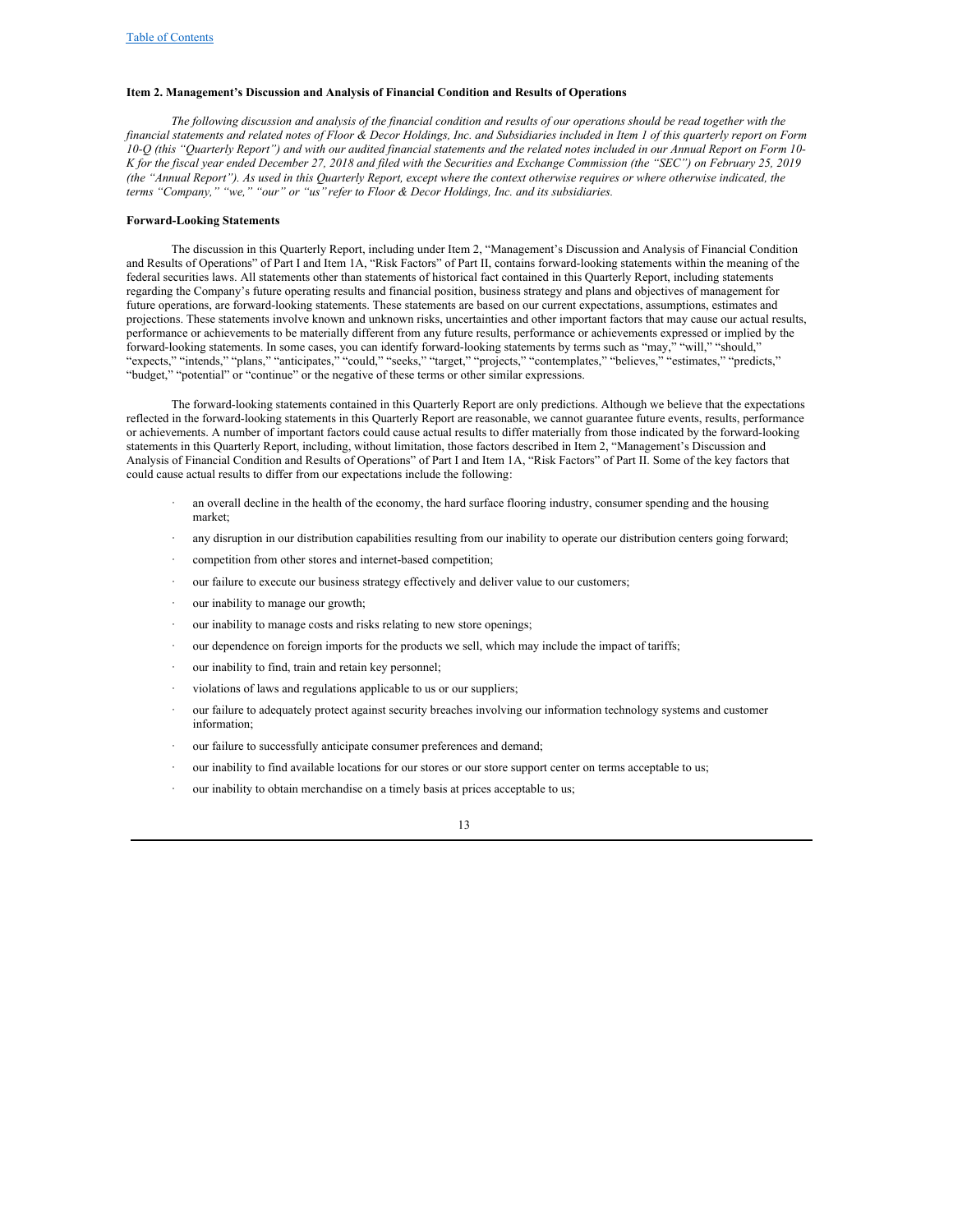- suppliers may sell similar or identical products to our competitors;
- our inability to maintain sufficient levels of cash flow to meet growth expectations;
- our inability to manage our inventory obsolescence, shrinkage and damage;
- fluctuations in material and energy costs;
- our vulnerability to natural disasters and other unexpected events; and
- restrictions imposed by our indebtedness on our current and future operations.

Because forward-looking statements are inherently subject to risks and uncertainties, some of which cannot be predicted or quantified, you should not rely on these forward-looking statements as predictions of future events. The forward-looking statements contained in this Quarterly Report speak only as of the date hereof. New risks and uncertainties arise over time, and it is not possible for us to predict those events or how they may affect us. If a change to the events and circumstances reflected in our forward-looking statements occurs, our business, financial condition and operating results may vary materially from those expressed in our forward-looking statements. Except as required by applicable law, we do not plan to publicly update or revise any forward-looking statements contained herein, whether as a result of any new information, future events or otherwise.

#### **Overview**

Founded in 2000, Floor & Decor is a high growth, differentiated, multi-channel specialty retailer of hard surface flooring and related accessories with 103 warehouse format stores across 28 states as of March 28, 2019. We believe that we offer the industry's broadest in stock assortment of tile, wood, laminate, vinyl, and natural stone flooring along with decorative and installation accessories at everyday low prices positioning us as the one stop destination for our customers' entire hard surface flooring needs. We appeal to a variety of customers, including professional installers and commercial businesses ("Pro"), Do It Yourself customers ("DIY") and customers who buy the products for professional installation ("Buy it Yourself" or "BIY").

We operate on a 52- or 53-week fiscal year ending on the Thursday on or preceding December 31. The following discussion contains references to the first thirteen weeks of fiscal 2019 and fiscal 2018, which ended on March 28, 2019 and March 29, 2018, respectively.

During the thirteen weeks ended March 28, 2019, we continued to make long-term key strategic investments, including:

- · opening three new warehouse-format stores ending the quarter with 103 warehouse-format stores;
- focusing on innovative new products and localized assortments, supported by inspirational in-store and online visual merchandising solutions;
- investing capital in our stores, information technology and our connected customer strategies to continue enhancing and integrating the online and in-store shopping experience for our customers; and
- · engaging more professional customers, including signing up more customers on our Pro Premier Loyalty Program.

#### **Key Performance Indicators**

We consider a variety of performance and financial measures in assessing the performance of our business. The key performance and financial measures we use to determine how our business is performing are comparable store sales, the number of new store openings, gross profit and gross margin, operating income and EBITDA and Adjusted EBITDA. For definitions and a discussion of how we use our key performance indicators, see the "Key Performance Indicators" section of "Item 7. Management's Discussion and Analysis of Financial Condition and Results of Operations" of our Annual Report. See "Non-GAAP Financial Measures" below for a discussion of how we define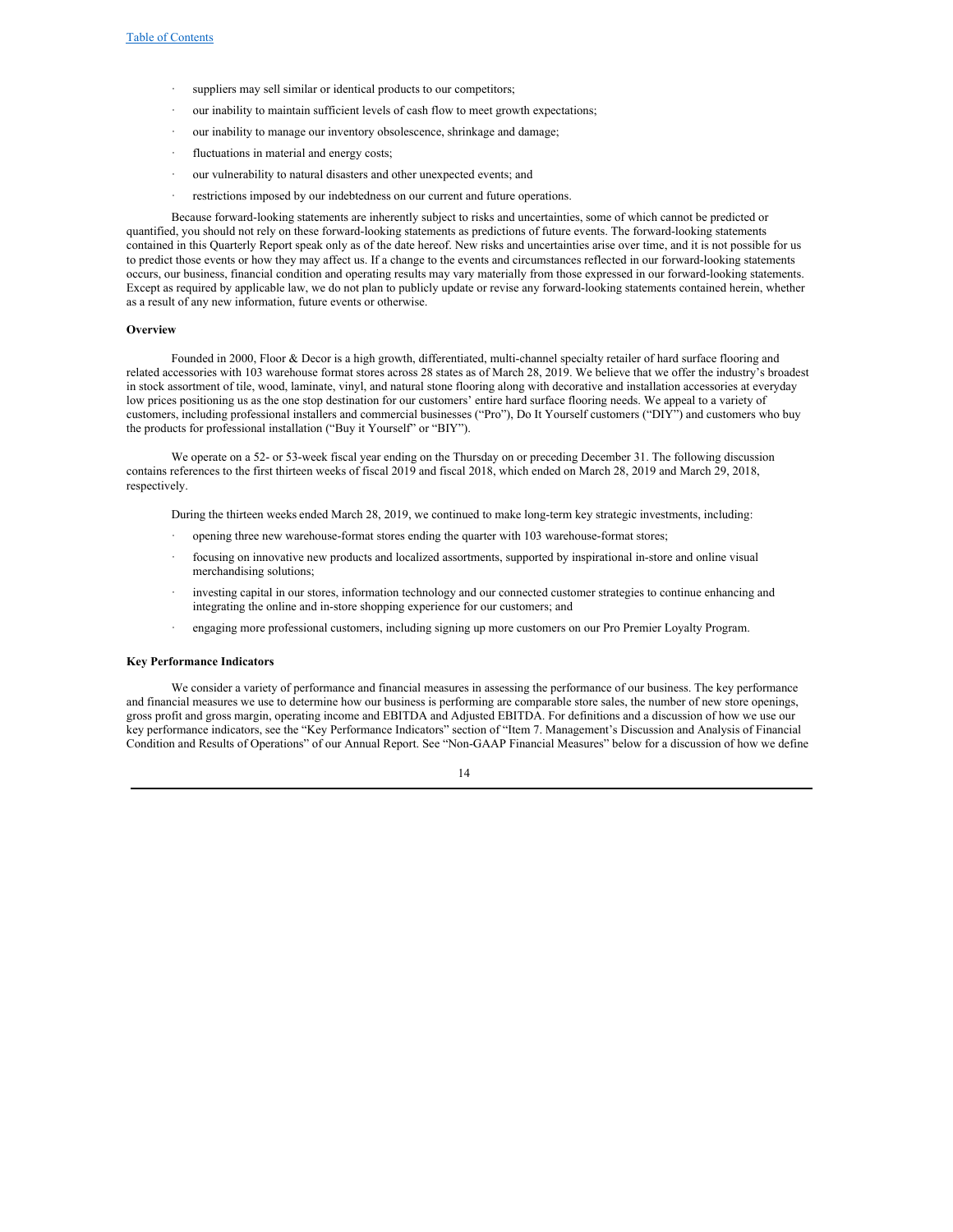EBITDA and Adjusted EBITDA and a reconciliation of our EBITDA and Adjusted EBITDA to net income, the most directly comparable financial measure calculated and presented in accordance with GAAP.

Other key financial terms we use include net sales, selling and store operating expenses, general and administrative expenses and pre-opening expenses. For definitions and a discussion of how we use our other key financial definitions, see the "Other Key Financial Definitions" section of "Item 7. Management's Discussion and Analysis of Financial Condition and Results of Operations" of our Annual Report.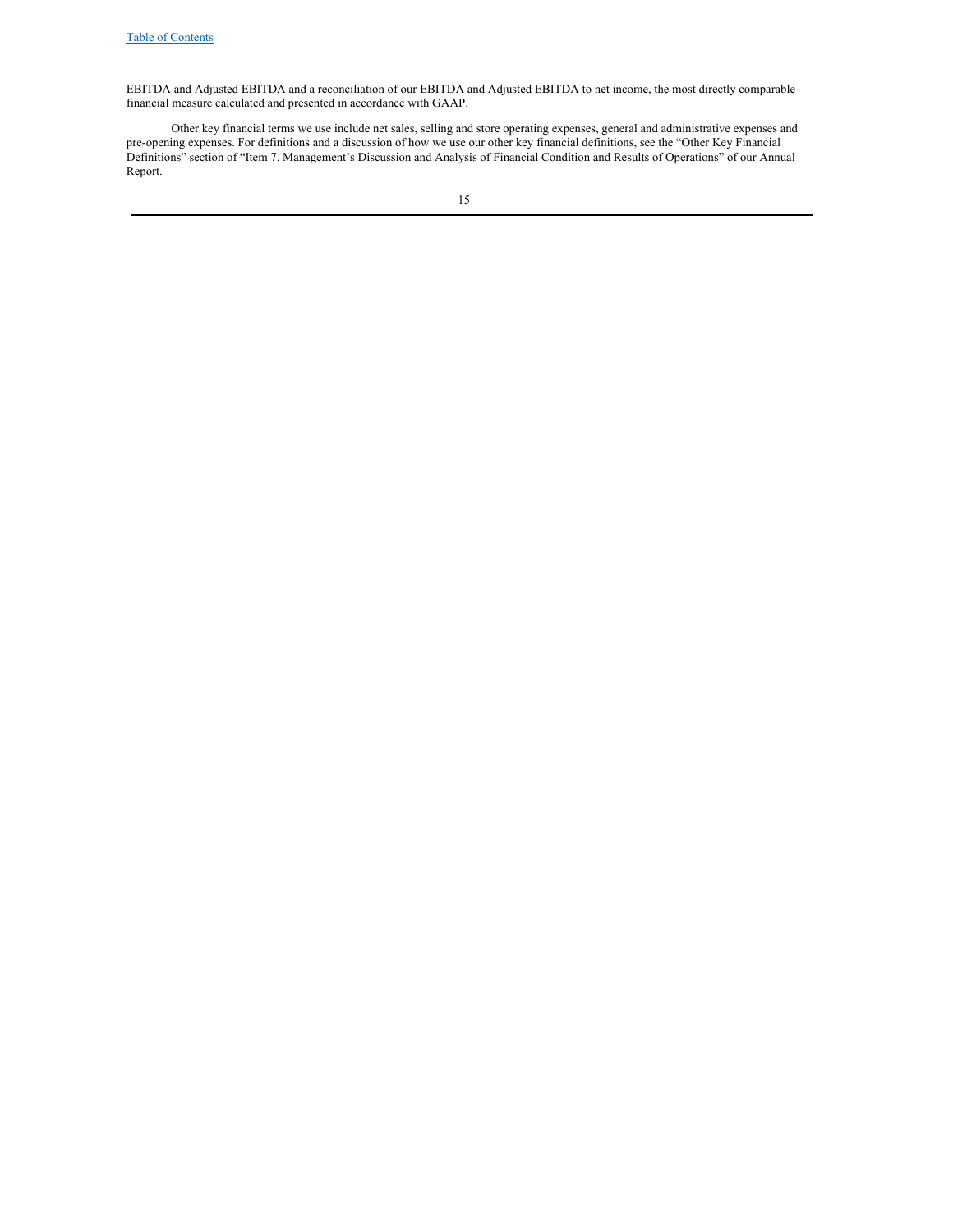## **Results of Operations**

The following table summarizes key components of our results of operations for the periods indicated, in dollars and as a percentage of net sales:

|                                      | <b>Thirteen Weeks Ended</b> |                      |            |           |                      |               |                        |                       |
|--------------------------------------|-----------------------------|----------------------|------------|-----------|----------------------|---------------|------------------------|-----------------------|
|                                      | 3/28/2019                   |                      |            | 3/29/2018 |                      |               |                        |                       |
| (in thousands)                       |                             | % of Sales<br>Actual |            |           | % of Sales<br>Actual |               | \$ Increase/(Decrease) | % Increase/(Decrease) |
| Net sales                            | S.                          | 477,050              | $100.0 \%$ | S         | 402,948              | $100.0 \%$ \$ | 74.1                   | 18.4 %                |
| Cost of sales                        |                             | 275,676              | 57.8       |           | 237,562              | 59.0          | 38.1                   | 16.0                  |
| Gross profit                         |                             | 201,374              | 42.2       |           | 165,386              | 41.0          | 36.0                   | 21.8                  |
| Operating expenses:                  |                             |                      |            |           |                      |               |                        |                       |
| Selling and store operating expenses |                             | 127,383              | 26.7       |           | 102,567              | 25.4          | 24.8                   | 24.2                  |
| General and administrative expenses  |                             | 30,202               | 6.4        |           | 23,339               | 5.8           | 6.9                    | 29.4                  |
| Pre-opening expenses                 |                             | 4,027                | 0.8        |           | 2,974                | 0.7           | 1.1                    | 35.4                  |
| Total operating expenses             |                             | 161,612              | 33.9       |           | 128,880              | 31.9          | 32.7                   | 25.4                  |
| Operating income                     |                             | 39.762               | 8.3        |           | 36,506               | 9.1           | 3.3                    | 8.9                   |
| Interest expense                     |                             | 2,921                | 0.6        |           | 1,784                | 0.5           | 1.1                    | 63.7                  |
| Income before income taxes           |                             | 36,841               | 7.7        |           | 34,722               | 8.6           | 2.1                    | 6.1                   |
| Provision for income taxes           |                             | 6,121                | 1.3        |           | 2,851                | 0.7           | 3.3                    | NM                    |
| Net income                           |                             | 30,720               | $6.4\%$    |           | 31.871               | 7.9%          | (1.2)                  | $(3.6)\%$             |

#### *NM – Not meaningful*

#### *Selected Financial Information*

|                                   |             | <b>Thirteen Weeks Ended</b> |           |  |  |
|-----------------------------------|-------------|-----------------------------|-----------|--|--|
|                                   | 3/28/2019   |                             | 3/29/2018 |  |  |
| Comparable stores sales           | $3.1\%$     |                             | 15.6 $%$  |  |  |
| Comparable average ticket         | $1.1\%$     |                             | $1.9\%$   |  |  |
| Comparable customer transactions  | $1.9\%$     |                             | $13.4 \%$ |  |  |
| Number of warehouse-format stores | 103         |                             | 84        |  |  |
| Adjusted EBITDA (in thousands)    | 60,068<br>S |                             | 47,827    |  |  |
| Adjusted EBITDA margin            | $12.6\%$    |                             | 11.9 $%$  |  |  |

(1) Adjusted EBITDA is a non-GAAP financial measure. See "Non-GAAP Financial Measures" for additional information and a *reconciliation to the most comparable GAAP measure.*

#### *Net Sales*

Net sales during the thirteen weeks ended March 28, 2019 increased \$74.1 million, or 18.4%, compared to the corresponding prior year period. Three out of six of our product categories experienced comparable store sales increases during the period, driven by increases in laminate/luxury vinyl plank, decorative accessories, and installation materials and tools that were above our average for the thirteen weeks ended March 28, 2019. Comparable store sales increased 3.1%, or \$12.6 million, and our non-comparable store sales contributed \$61.5 million. The increase in comparable store sales was largely driven by a 1.9% increase in comparable customer transactions and a 1.1% increase in comparable average ticket growth. We believe the increase in net sales and customer transactions are due to the execution of our key strategic investments. We believe our enhanced Pro, merchandising, connected customer, marketing and visual merchandising strategies, along with new innovative products led to our sales growth.

## *Gross Profit and Gross Margin*

Gross profit during the thirteen weeks ended March 28, 2019 increased \$36.0 million, or 21.8%, compared to the corresponding prior year period. This increase in gross profit was primarily the result of increased sales driven by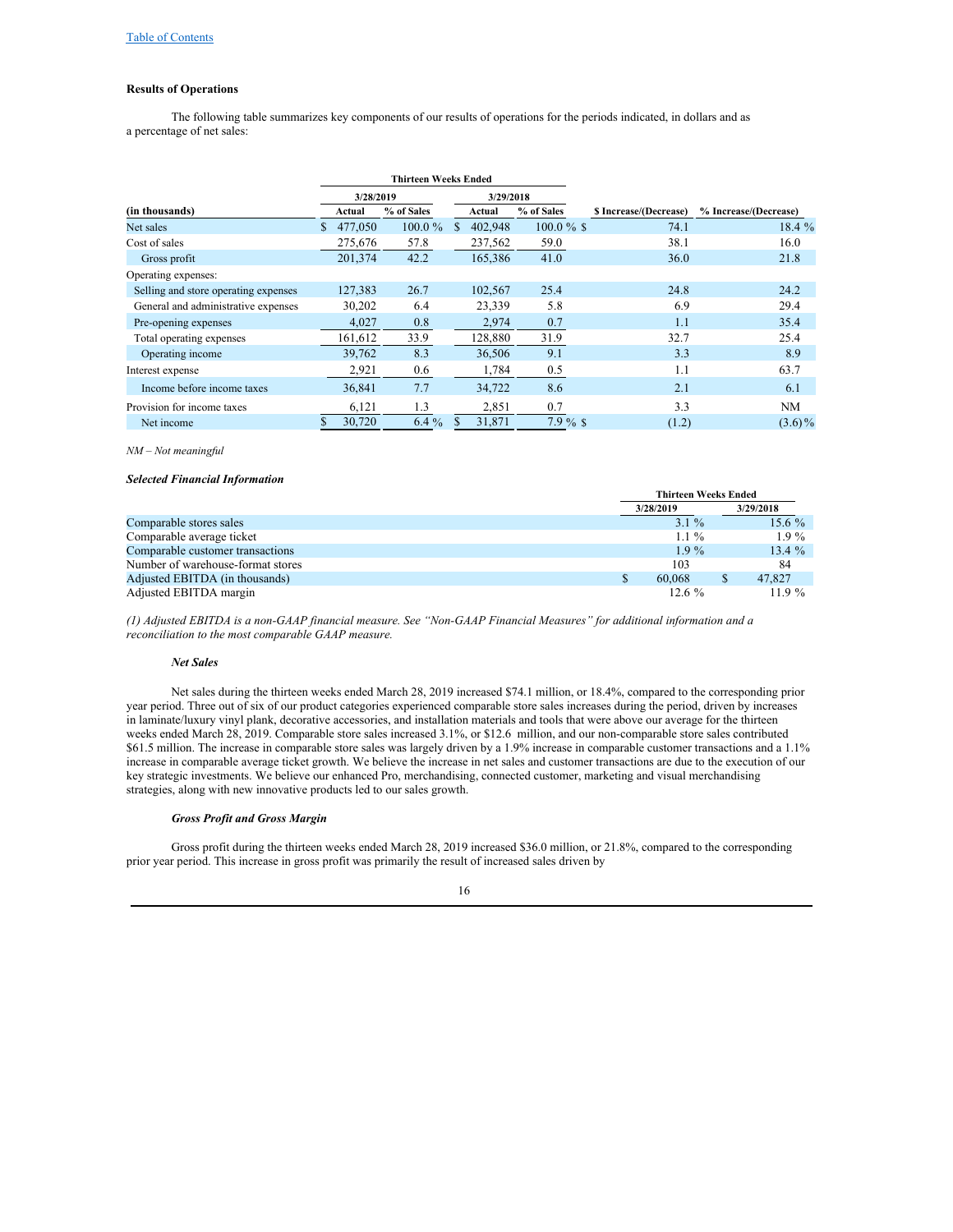comparable store sales increase of 3.1% and the opening of 19 new stores since March 29, 2018. Gross margin for the thirteen weeks ended March 28, 2019 increased approximately 120 basis points to 42.2% from 41.0% in the corresponding prior year period. This improvement in gross margin was equally attributable to better product gross margins as well as leveraging our supply chain costs on higher sales. The improved product margins were due to favorable negotiations with our suppliers, improved merchandising strategies, including higher sales from higher margin categories like installation and decorative accessories, and some strategic retail increases.

#### *Selling and Store Operating Expenses*

Selling and store operating expenses during the thirteen weeks ended March 28, 2019 increased \$24.8 million, or 24.2% compared to the corresponding prior year period, due primarily to the addition of 19 new stores since March 29, 2018. As a percentage of net sales, our selling and store operating expenses increased approximately 130 basis points to 26.7% from 25.4% in the corresponding prior year period driven entirely by new stores open less than one year. Comparable store selling and store operating expenses as a percentage of comparable store sales decreased by approximately 54 basis points, as we leveraged personnel and operating expenses on higher net sales.

#### *General and Administrative Expenses*

General and administrative expenses, which are typically expenses incurred outside of our stores, during the thirteen weeks ended March 28, 2019 increased \$6.9 million, or 29.4% compared to the corresponding prior year period, due to our continued investments in personnel for our regional and store support functions in support of our store growth. Our general and administrative expenses as a percentage of net sales increased approximately 60 basis points to 6.4% from 5.8% in the corresponding prior year period.

#### *Pre‑Opening Expenses*

Pre-opening expenses during the thirteen weeks ended March 28, 2019 increased \$1.1 million, or 35.4% compared to the corresponding prior year period. The increase is primarily the result of the cadence of our fiscal 2019 store openings. This resulted in a higher number of new stores opened or planned to be opened for which pre-opening expenses were incurred compared to the corresponding prior year period. During the thirteen weeks ended March 28, 2019, we opened three stores as compared to opening one store during the corresponding prior year period.

#### *Interest Expense*

Interest expense during the thirteen weeks ended March 28, 2019 increased \$1.1 million, or 63.7% compared to the corresponding prior year period. The increase in interest expense was primarily due to the change in fair value of our cash flow hedge, and to a lesser extent the increase in our average interest rate to 6.0% for the thirteen weeks ended March 28, 2019 from 3.8% in the corresponding prior year period.

#### *Taxes*

The provision for income taxes during the thirteen weeks ended March 28, 2019 increased \$3.3 million compared to the corresponding prior year period. The effective tax rate was 16.6% for the thirteen weeks ended March 28, 2019 compared to 8.2% in the corresponding prior year period. The increase in the effective tax rate was primarily due to the recognition of lower excess tax benefits in the current period related to stock options exercised than in the corresponding prior year period.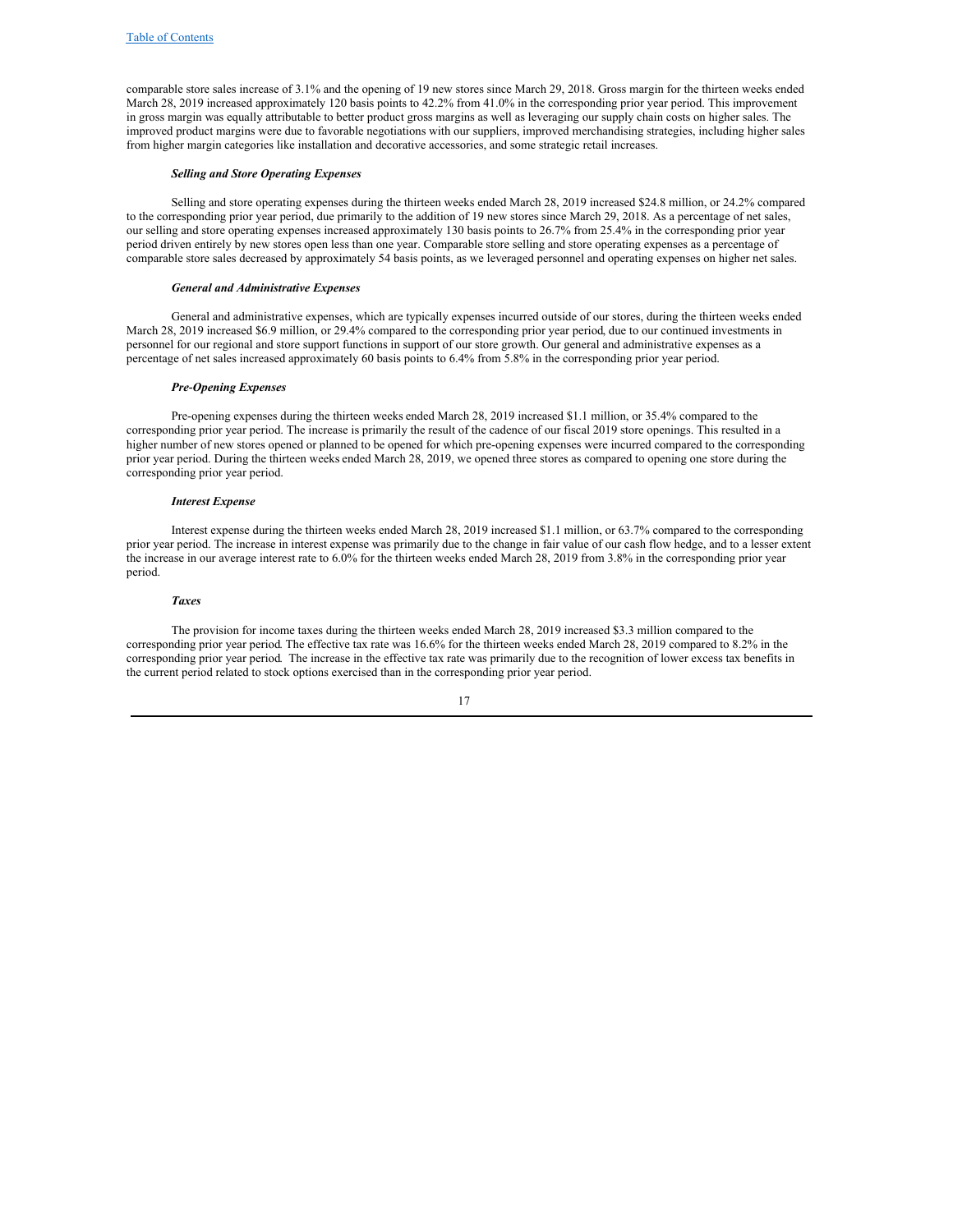#### **Non-GAAP Financial Measures**

EBITDA and Adjusted EBITDA are key metrics used by management and our board of directors to assess our financial performance and enterprise value. We believe that operating income, EBITDA and Adjusted EBITDA are useful measures, as they eliminate certain expenses that are not indicative of our core operating performance and facilitate a comparison of our core operating performance on a consistent basis from period to period. We also use Adjusted EBITDA as a basis to determine covenant compliance with respect to our Credit Facilities (as defined below), to supplement GAAP measures of performance to evaluate the effectiveness of our business strategies, to make budgeting decisions and to compare our performance against that of other peer companies using similar measures. EBITDA and Adjusted EBITDA are also frequently used by analysts, investors and other interested parties as performance measures to evaluate companies in our industry.

EBITDA and Adjusted EBITDA are supplemental measures of financial performance that are not required by, or presented in accordance with GAAP. We define EBITDA as net income before interest, loss on early extinguishment of debt, taxes, depreciation and amortization. We define Adjusted EBITDA as net income before interest, loss on early extinguishment of debt, taxes, depreciation and amortization, adjusted to eliminate the impact of certain items that we do not consider indicative of our core operating performance. See below for a reconciliation of our EBITDA and Adjusted EBITDA to net income, the most directly comparable financial measure calculated and presented in accordance with GAAP.

EBITDA and Adjusted EBITDA are non-GAAP measures of our financial performance and should not be considered as alternatives to net income as a measure of financial performance or any other performance measure derived in accordance with GAAP and they should not be construed as an inference that our future results will be unaffected by unusual or non-recurring items. Additionally, EBITDA and Adjusted EBITDA are not intended to be measures of liquidity or free cash flow for management's discretionary use. In addition, these non-GAAP measures exclude certain non-recurring and other charges. Each of these non-GAAP measures has its limitations as an analytical tool, and you should not consider them in isolation or as a substitute for analysis of our results as reported under GAAP. In evaluating EBITDA and Adjusted EBITDA, you should be aware that in the future we will incur expenses that are the same as or similar to some of the items eliminated in the adjustments made to determine EBITDA and Adjusted EBITDA, such as stock compensation expense, loss (gain) on asset disposal, executive recruiting/relocation, and other adjustments. Our presentation of EBITDA and Adjusted EBITDA should not be construed to imply that our future results will be unaffected by any such adjustments. Definitions and calculations of EBITDA and Adjusted EBITDA differ among companies in the retail industry, and therefore EBITDA and Adjusted EBITDA disclosed by us may not be comparable to the metrics disclosed by other companies.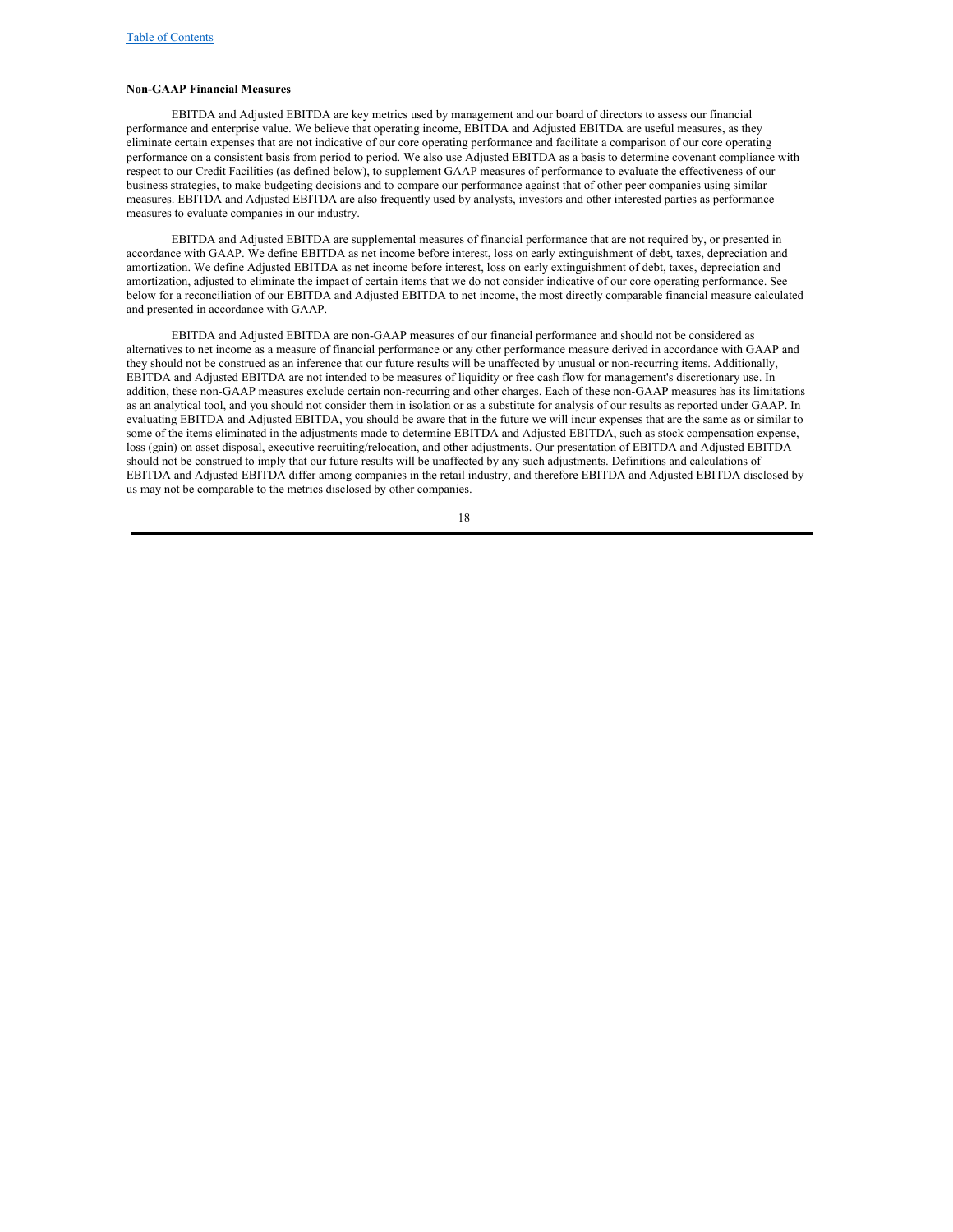The reconciliations of net income to EBITDA and Adjusted EBITDA for the periods noted below are set forth in the table as follows:

|                                   |                        | <b>Thirteen Weeks Ended</b> |   |        |  |
|-----------------------------------|------------------------|-----------------------------|---|--------|--|
| (in thousands)                    | 3/29/2018<br>3/28/2019 |                             |   |        |  |
| Net income                        |                        | 30,720                      | S | 31,871 |  |
| Depreciation and amortization (1) |                        | 16,871                      |   | 10,228 |  |
| Interest expense                  |                        | 2,921                       |   | 1,784  |  |
| Income tax expense                |                        | 6,121                       |   | 2,851  |  |
| <b>EBITDA</b>                     |                        | 56,633                      |   | 46,734 |  |
| Stock compensation expense (2)    |                        | 2,250                       |   | 1,415  |  |
| Other $(3)$                       |                        | 1,185                       |   | (322)  |  |
| <b>Adjusted EBITDA</b>            |                        | 60,068                      |   | 47,827 |  |

(1) Excludes deferred financing amortization, which is included as a part of interest expense in the table above. For the thirteen weeks *ended March 29, 2018, amounts are net of amortization of tenant improvement allowances.*

(2) Non-cash charges related to stock-based compensation programs, which vary from period to period depending on timing of awards and *forfeitures.*

(3) Other adjustments include amounts management does not consider indicative of our core operating performance. Amounts for the thirteen weeks ended March 28, 2019 primarily relate to costs associated with the secondary public offering of our Class A common stock by certain of our stockholders, completed in March 2019, as well as the relocation of the Company's Store Support Center and closure of the Miami distribution center. Amounts for the thirteen weeks ended March 29, 2018 primarily relate to insurance *recoveries from hurricanes Harvey and Irma.*

#### **Liquidity and Capital Resources**

Liquidity is provided primarily by our cash flows from operations and our\$300 million asset-backed revolving credit facility (the "ABL Facility"). As of March 28, 2019, we had \$274.1 million in unrestricted liquidity, consisting of \$0.5 million in cash and cash equivalents and \$273.6 million immediately available for borrowing under the ABL Facility without violating any covenants thereunder.

Our primary cash needs are for merchandise inventories, payroll, store rent, and other operating expenses and capital expenditures associated with opening new stores and remodeling existing stores, as well as information technology, e-commerce and store support center infrastructure. We also use cash for the payment of taxes and interest.

The most significant components of our operating assets and liabilities are merchandise inventories and accounts payable, and to a lesser extent accounts receivable, prepaid expenses and other assets, other current and non-current liabilities, taxes receivable and taxes payable. Our liquidity is not generally seasonal, and our uses of cash are primarily tied to when we open stores and make other capital expenditures. We believe that cash expected to be generated from operations and the availability of borrowings under the ABL Facility will be sufficient to meet liquidity requirements, anticipated capital expenditures and payments due under the ABL Facility and our \$350 million senior secured term loan facility (the "Term Loan Facility" and together with the ABL Facility, our "Credit Facilities") for at least the next 12 months.

The Term Loan Facility has no financial maintenance covenants. As of March 28, 2019, we were in compliance with the covenants of the Credit Facilities and no Event of Default (as defined in the credit agreements governing our Credit Facilities) had occurred.

Total capital expenditures in fiscal 2019 are planned to be between approximately \$220 million to \$230 million and will be funded primarily by cash generated from operations. We intend to make the following capital expenditures in fiscal 2019:

· open 20 stores and start construction on stores opening in early 2020 using approximately \$146 million to \$153 million of cash;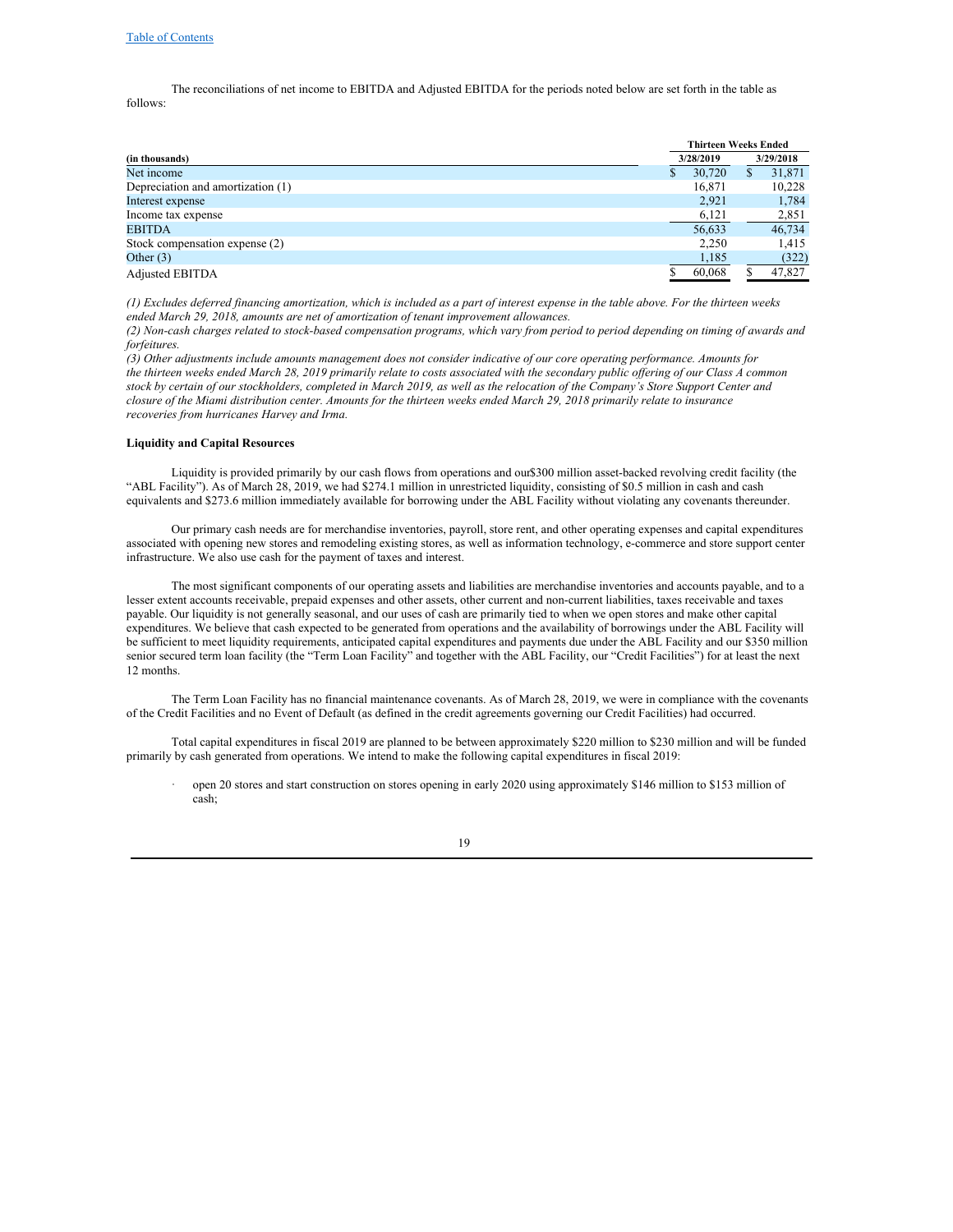- invest in existing store remodeling projects, including one relocation, and our distribution centers using approximately \$39 million to \$41 million of cash; and
- invest in information technology infrastructure, e-commerce and other store support center initiatives using approximately \$35 million to \$36 million of cash.

#### *Cash Flow Analysis*

A summary of our operating, investing and financing activities are shown in the following table:

|                                                      | <b>Thirteen Weeks Ended</b> |          |           |           |
|------------------------------------------------------|-----------------------------|----------|-----------|-----------|
| (in thousands)                                       | 3/28/2019                   |          | 3/29/2018 |           |
| Net cash provided by operating activities            |                             | 27,021   |           | 40.612    |
| Net cash used in investing activities                |                             | (31.634) |           | (27, 841) |
| Net cash provided by (used in) financing activities  |                             | 4.420    |           | (12.755)  |
| Net increase (decrease) in cash and cash equivalents |                             | (193)    |           | 16        |

#### *Net Cash Provided By Operating Activities*

Cash from operating activities consists primarily of net income adjusted for non-cash items, including depreciation and amortization, stock-based compensation, deferred taxes and the effects of changes in operating assets and liabilities.

Net cash provided by operating activities was \$27.0 million for the thirteen weeks ended March 28, 2019 and \$40.6 million for the thirteen weeks ended March 29, 2018. The net cash provided by operating activities for the thirteen weeks ended March 28, 2019 was primarily the result of a decrease in net income and working capital mainly driven by the timing of vendor payments.

The net cash provided by operating activities for the thirteen weeks ended March 29, 2018was primarily the result of an increase in net income and adjustments to net income driven by depreciation related to capital expenditures. This was slightly offset by reduced working capital requirements mainly associated with timing of inventory payments associated with Chinese New Year in the thirteen weeks ended March 29, 2018.

#### *Net Cash Used In Investing Activities*

Investing activities consist primarily of capital expenditures for new store openings, existing store remodels (including leasehold improvements, new racking, new fixtures, new vignettes and new design centers) and new infrastructure and information systems.

Capital expenditures during the thirteen weeks ended March 28, 2019 and March 29, 2018 were \$31.6 million and \$27.8 million, respectively. We continued our investment in new stores, as we opened three new stores through March 28, 2019 and are preparing for one relocation and an additional ten new stores to be opened during the second and third quarters. We generally incur the majority of our capital expenditures six months in advance of the new store opening. During the thirteen weeks ended March 28, 2019, approximately 54% of capital expenditures was for new stores, 24% was for existing stores and distribution centers, and the remainder spent was for information technology and e‑commerce investments to support our growth.

| ٠<br>٦ | I             |
|--------|---------------|
|        |               |
|        | ۰.<br>×<br>۰. |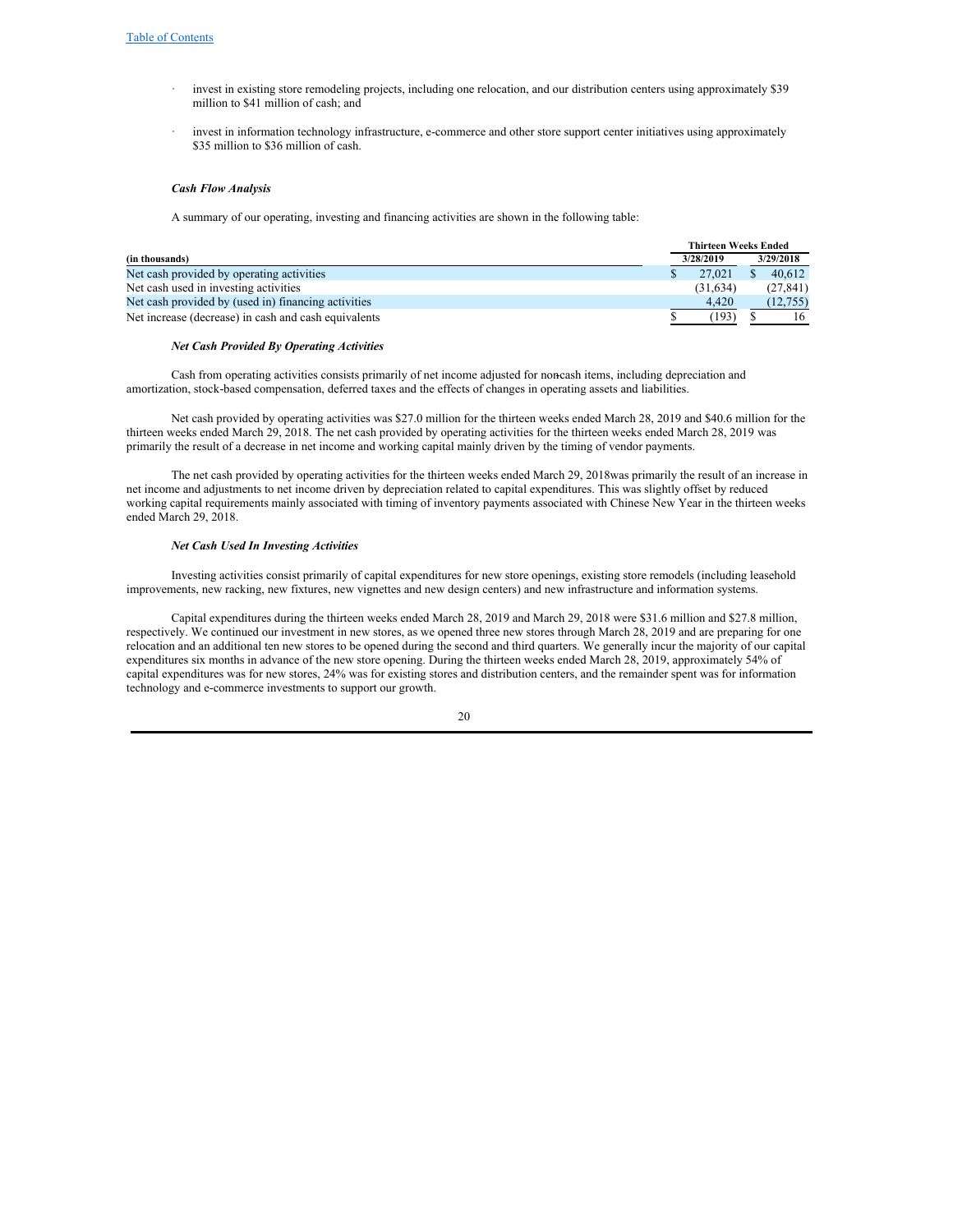For the thirteen weeks ended March 29, 2018, approximately 63% of capital expenditures was for new stores, 27% was for existing stores and distribution centers, and the remainder was for information technology and e‑commerce investments to support our growth.

#### *Net Cash Used In Financing Activities*

Financing activities consist primarily of borrowings and related repayments under our credit agreements, as well as proceeds from the exercise of stock options.

Net cash provided by financing activities was \$4.4 million for the thirteen weeks ended March 28, 2019 and net cash used in financing activities was \$12.8 million for the thirteen weeks ended March 29, 2018. The net cash provided by financing activities for the thirteen weeks ended March 28, 2019 was primarily driven by proceeds from the employee share purchase plan and exercise of stock options of \$1.4 million and \$1.8 million, respectively, and net borrowings on the ABL Facility of \$2.1 million.

The net cash used in financing activities for the thirteen weeks ended March 29, 2018 was primarily driven by a net paydown on our ABL Facility of \$14.2 million, slightly offset by proceeds from the exercise of stock options of \$3.2 million.

#### **U.S. Tariffs and Global Economy**

The current domestic and international political environment, including existing and potential changes to U.S. policies related to global trade and tariffs, have resulted in uncertainty surrounding the future state of the global economy. In September 2018, the U.S. imposed tariffs of 10% on many products from China, and the U.S. administration has announced an intention to increase that amount to 25% if a trade agreement cannot be reached. Approximately half of the products we sell are imported from China, the vast majority of which are impacted by these tariffs. While we are still analyzing the impact these tariffs may have on our business, we believe we can mitigate some of these cost increases through negotiating lower costs from our vendors, increasing retail pricing as we deem appropriate, and potentially sourcing from alternative destinations. As part of these efforts, we expect the recently enacted tariffs to increase our inventory costs and associated cost of goods sold as we incur the tariffs and import more products ahead of the potentially higher tariffs. We expect our efforts to mitigate a substantial portion of the overall effect of increased tariffs, including a material increase to our inventory costs in fiscal 2019. In addition, on April 10, 2019, the U.S. International Trade Commission announced it had commenced a preliminary phase antidumping and countervailing duty investigation pursuant to the Tariff Act of 1930 with respect to the imports of ceramic tile from China. It is too early to determine what the outcome of this preliminary investigation will be and what impact, if any, it will have on the Company. Potential costs and any attendant impact on pricing arising from these tariffs or potential duties and any further expansion in the types or levels of tariffs or duties implemented could require us to modify our current business practices and could adversely affect our business, financial condition and results of operations.

#### **Contractual Obligations**

There were no material changes to our contractual obligations outside the ordinary course of our business during the thirteen weeks ended March 28, 2019.

#### **Off‑Balance Sheet Arrangements**

For the thirteen weeks ended March 28, 2019, we were not party to any material off-balance sheet arrangements that are reasonably likely to have a current or future effect on our financial condition, net sales, expenses, results of operations, liquidity, capital expenditures or capital resources. We do not have any relationship with unconsolidated entities or financial partnerships for the purpose of facilitating off-balance sheet arrangements or for other contractually narrow or limited purposes.

#### **Critical Accounting Policies and Estimates**

Our consolidated financial statements have been prepared in accordance with U.S. generally accepted accounting principles, which require management to make estimates and assumptions that affect reported amounts. The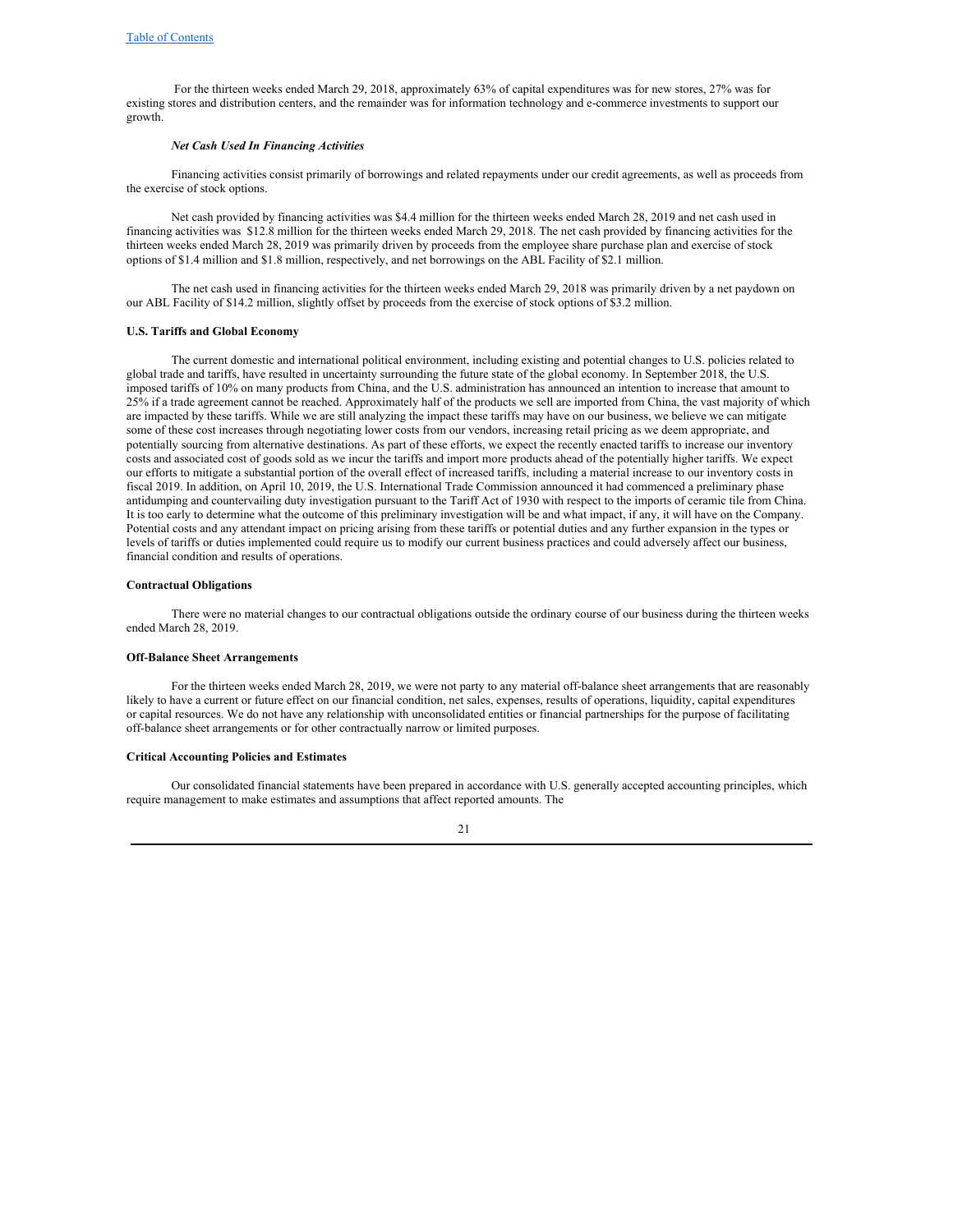estimates and assumptions are based on historical experience and other factors management believes to be reasonable. Actual results may differ from those estimates and assumptions. There have been no significant changes to our critical accounting policies as disclosed in our Annual Report. See Note 1 to our consolidated financial statements included in this quarterly report on Form 10-Q, which describes recently issued accounting pronouncements adopted by us.

#### <span id="page-21-0"></span>**Item 3. Quantitative and Qualitative Disclosures About Market Risk**

For quantitative and qualitative disclosures about market risk affecting the Company, see "Quantitative and Qualitative Disclosures About Market Risk" in Item 7A of Part II of the Annual Report. Our exposure to market risk has not changed materially since December 27, 2018.

### <span id="page-21-1"></span>**Item 4. Controls and Procedures**

#### **Evaluation of Disclosure Controls and Procedures**

The Company's disclosure controls and procedures (as defined in Rules 13a-15(e) or 15d-15(e) under the Securities Exchange Act of 1934, as amended (the "Exchange Act")) are designed to provide reasonable assurance that the information required to be disclosed in the reports that the Company files or submits under the Exchange Act are recorded, processed, summarized, and reported within the time periods specified in the SEC's rules and forms. Disclosure controls and procedures include, without limitation, controls and procedures designed to ensure that information required to be disclosed by a company in reports filed or submitted under the Exchange Act is accumulated and communicated to the company's management, including its principal executive and principal financial officers, as appropriate to allow timely decisions regarding required disclosure. The Company's management, including the chief executive officer and the chief financial officer, have reviewed the effectiveness of the Company's disclosure controls and procedures as of March 28, 2019 and, based on their evaluation, have concluded that the Company's disclosure controls and procedures were ineffective at the reasonable assurance level at that date due to a material weakness in internal control over financial reporting that was disclosed in the Annual Report.

## **Changes in Internal Control Over Financial Reporting**

There have been no changes in the Company's internal control over financial reporting (as defined in Rules 13a-15(f) or 15d-15(f) of the Exchange Act) that have materially affected, or are reasonably likely to materially affect, the Company's internal control over financial reporting.

#### **Remediation**

As previously described in Part II, Item 9A of the Annual Report, the Company began implementing a remediation plan to address the material weakness mentioned above. The material weakness will not be considered remediated until the applicable controls operate for a sufficient period of time and management has concluded, through testing, that these controls are operating effectively. The Company expects that the remediation of this material weakness will be completed prior to the end of fiscal 2019; however, we cannot provide any assurance that these remediation efforts will be successful or that our internal control over financial reporting will be effective as a result of these efforts.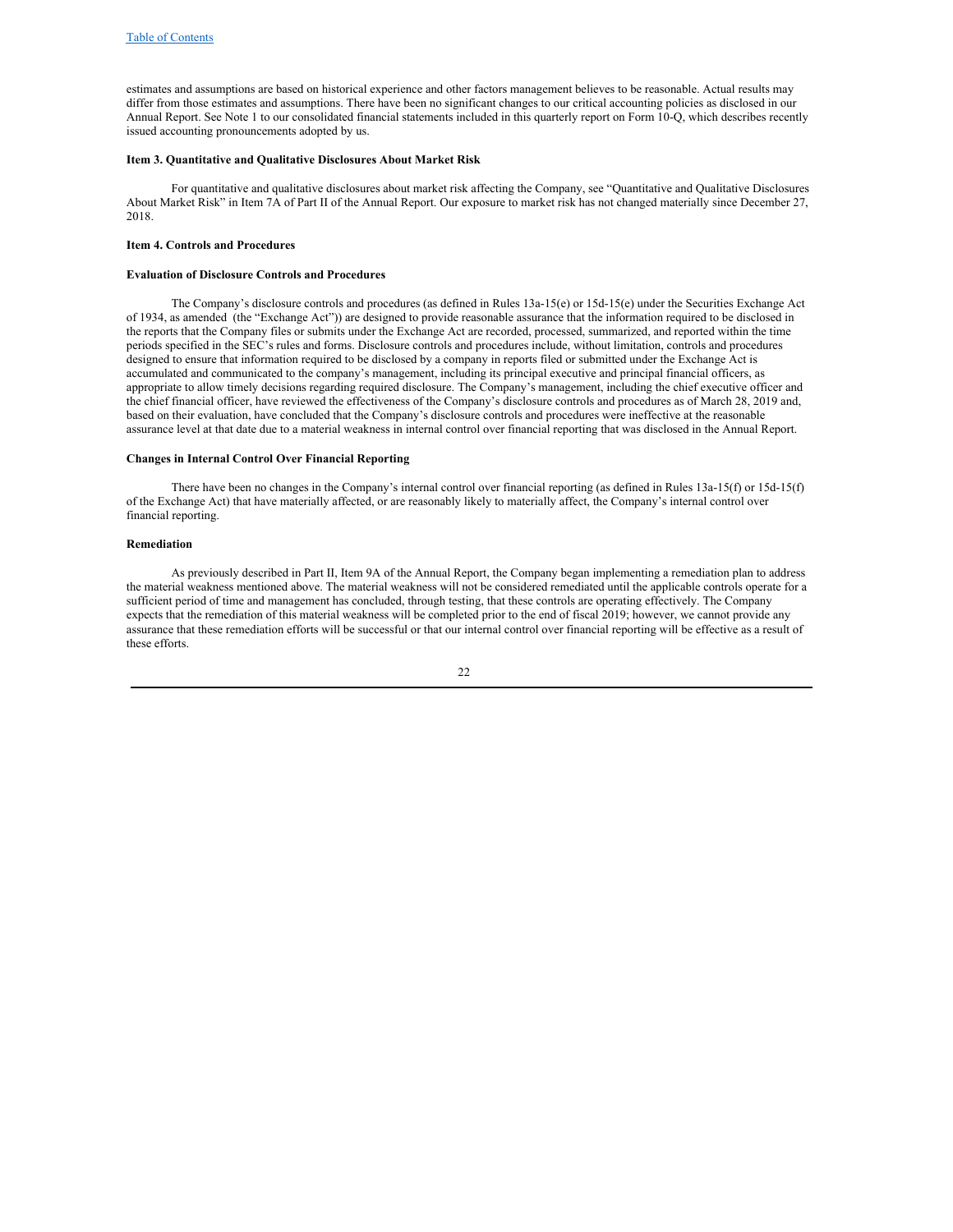## <span id="page-22-0"></span>**PART II - OTHER INFORMATION**

## <span id="page-22-1"></span>**Item 1. Legal Proceedings**

We are engaged in various legal actions, claims and proceedings arising in the ordinary course of business, which may include claims related to general liability, workers' compensation, product liability, intellectual property and employment-related matters resulting from our business activities. As with most actions such as these, an estimation of any possible and/or ultimate liability cannot always be determined. Regardless of the outcome, litigation can have an adverse impact on us because of defense and settlement costs, diversion of management resources and other factors.

#### <span id="page-22-2"></span>**Item 1A. Risk Factors**

In addition to the other information set forth in this Report, you should carefully consider the risk factors described in Part I, "Item 1A. Risk Factors" in our Annual Report, which could materially affect our business, financial condition and/or operating results.

### **Item 2. Unregistered Sales of Equity Securities and Use of Proceeds**

<span id="page-22-4"></span><span id="page-22-3"></span>None.

## **Item 3. Defaults Upon Senior Securities**

<span id="page-22-5"></span>None.

#### **Item 4. Mine Safety Disclosures**

<span id="page-22-6"></span>Not applicable.

### **Item 5. Other Information**

<span id="page-22-7"></span>None.

## **Item 6. Exhibits**

| <b>Exhibit No.</b> | <b>Exhibit Description</b>                                                                                 |
|--------------------|------------------------------------------------------------------------------------------------------------|
| 3.1                | Restated Certificate of Incorporation of Floor & Decor Holdings, Inc. (1)                                  |
| 3.2                | Second Amended and Restated Bylaws of Floor & Decor Holdings, Inc. $(1)$                                   |
| 10.1               | First Amendment to Consulting Agreement with George Vincent West. #                                        |
| 31.1               | Certification of Principal Executive Officer pursuant to Section 302 of the Sarbanes-Oxley Act of 2002.    |
| 31.2               | Certification of Principal Financial Officer pursuant to Section 302 of the Sarbanes-Oxley Act of 2002.    |
| 32.1               | Certification of CEO and CFO Pursuant to 18 U.S.C. Section 1350, as Adopted Pursuant to Section 906 of the |
|                    | Sarbanes-Oxley Act of 2002.                                                                                |
| 101.INS            | XBRL Instance Document.                                                                                    |
| 101.SCH            | XBRL Taxonomy Extension Schema Document.                                                                   |
| 101.CAL            | XBRL Taxonomy Extension Calculation Linkbase Document.                                                     |
| 101.DEF            | XBRL Taxonomy Extension Definition Linkbase Document.                                                      |
| 101.LAB            | XBRL Taxonomy Extension Label Linkbase Document.                                                           |
| 101.PRE            | XBRL Taxonomy Extension Presentation Linkbase Document.                                                    |

# Denotes a management contract or compensatory plan or arrangement.

(1) Filed as an exhibit to Amendment No. 4 to the Registrant's Registration Statement on Form S-1 (File No. 333-216000) filed with the SEC on April 24, 2017, and incorporated herein by reference.

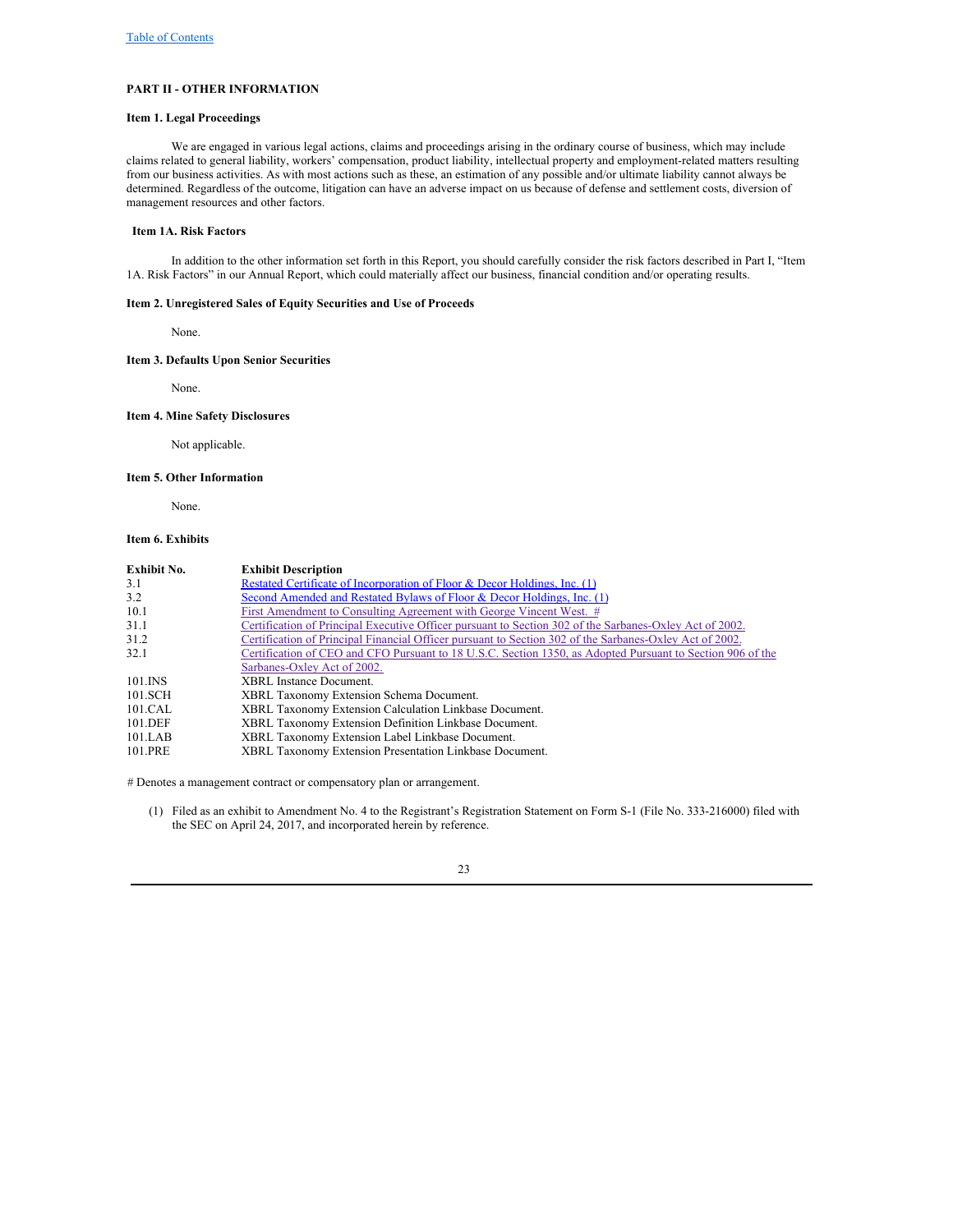#### **SIGNATURES**

Pursuant to the requirements of the Securities Exchange Act of 1934, the Registrant has duly caused this report to be signed on its behalf by the undersigned thereunto duly authorized.

## **FLOOR & DECOR HOLDINGS, INC.**

Dated: May 2, 2019 By: /s/ Thomas V. Taylor Thomas V. Taylor Chief Executive Officer (Principal Executive Officer) Dated: May 2, 2019 By: /s/ Trevor S. Lang Trevor S. Lang Executive Vice President and Chief Financial Officer (Principal Financial Officer and Principal Accounting Officer)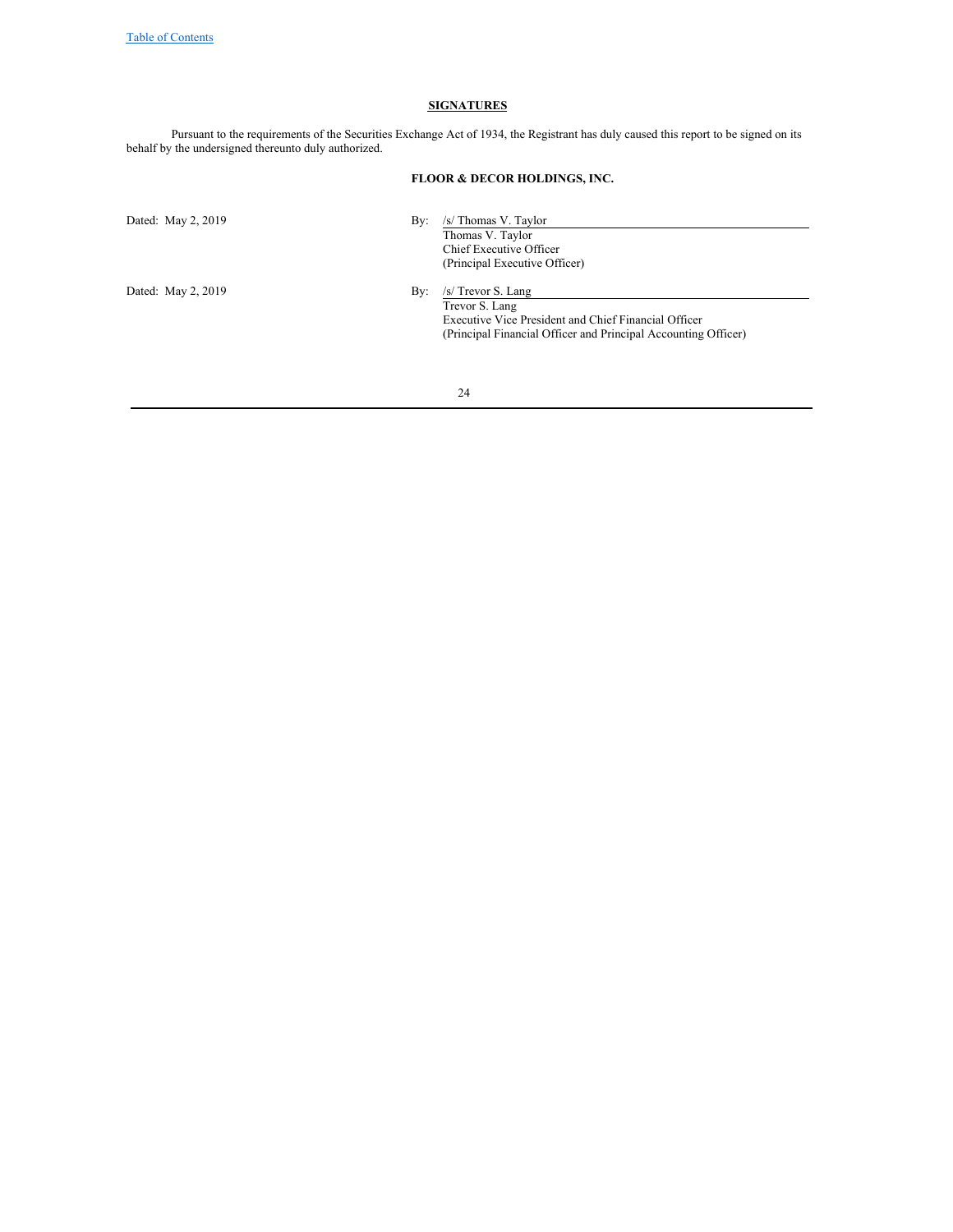## **Exhibit 10.1**

## **FIRST AMENDMENT TO CONSULTING AGREEMENT**

<span id="page-24-0"></span>THIS FIRST AMENDMENT TO CONSULTING AGREEMENT (the " $\triangle$ greement") is made this 11<sup>th</sup> day of March, 2019, by and between Floor and Decor Outlets of America, Inc., a Delaware corporation ("Operating Company"), Floor & Decor Holdings, Inc., a Delaware corporation ("Holdings" and, together with the Operating Company, the "Company"), and George Vincent West, the undersigned individual ("Consultant"). th

NOW, THEREFORE, in consideration of the mutual covenants and agreements hereinafter set forth, and for other good and valuable consideration, the mutual receipt and legal sufficiency of which are hereby acknowledged, parties hereby agree as follows:

Consulting Fee. The Consulting Fee referenced in Section  $4(a)$  of the Agreement is hereby amended to the annual rate of \$100,000, effective January 1, 2019.

2. Miscellaneous. This Amendment may be executed in counterparts, all of which shall constitute a single agreement, and may be executed and/or delivered via electronic means (via .PDF). Except as modified by this Amendment, the Agreement and all terms, conditions, covenants and agreements thereof shall remain in full force and effect.

IN WITNESS WHEREOF, the parties have executed and delivered this Agreement as of the date first written above.

> **FLOOR AND DECOR OUTLETS OF AMERICA, INC.** , a Delaware corporation

By: /s/ David V. Christopherson Name: David V. Christopherson Title: Executive Vice President & General Counsel

# **FLOOR & DECOR HOLDINGS, INC.**, a Delaware corporation

By: /s/ David V. Christopherson Name: David V. Christopherson Title: Executive Vice President & General Counsel

## **GEORGE VINCENT WEST**

/s/ George Vincent West

7260/29169-012 CURRENT/102162039v1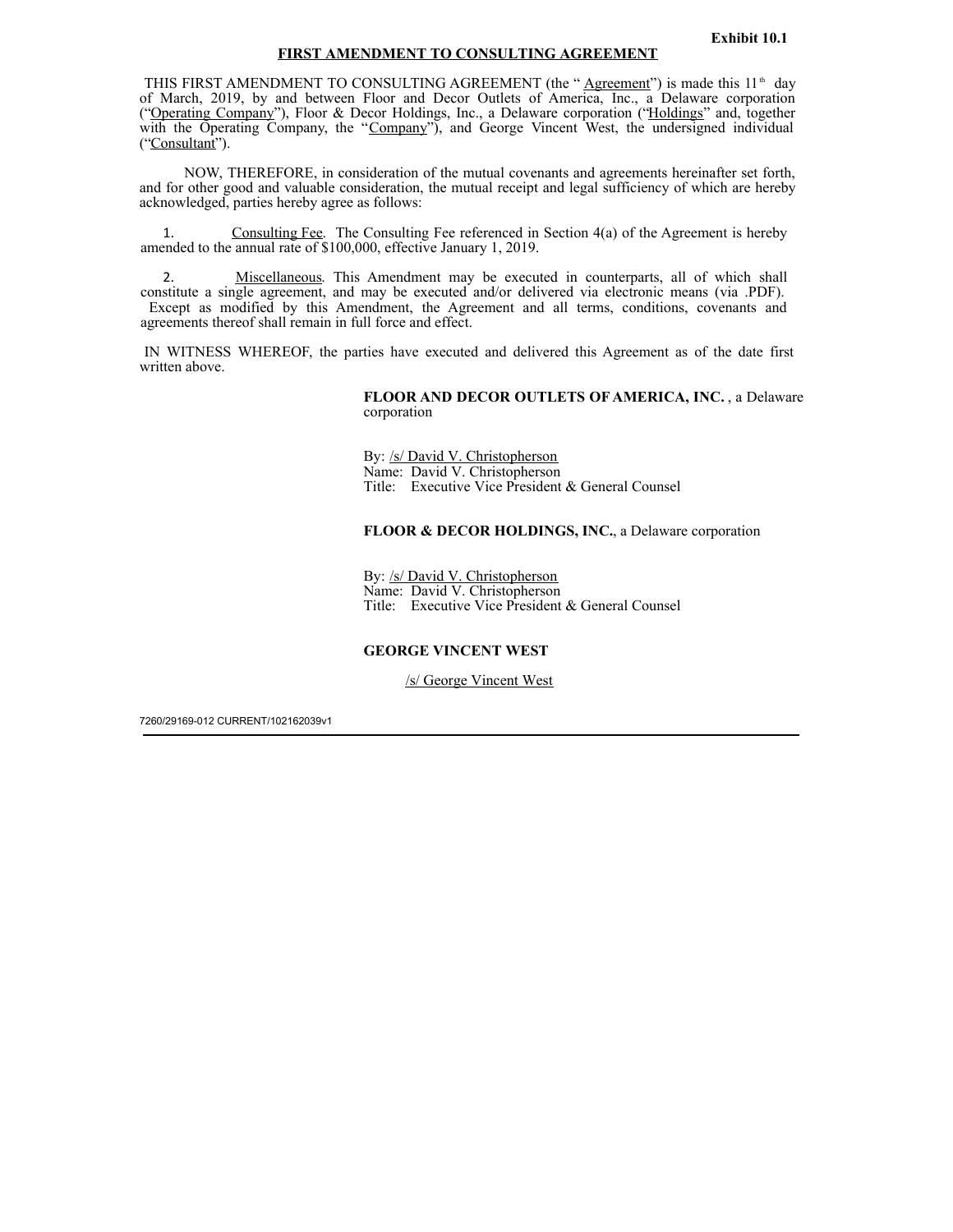# <span id="page-25-0"></span>**CERTIFICATION OF CHIEF EXECUTIVE OFFICER** PURSUANT TO RULES 13a-14(a) AND 15d-14(a) UNDER THE SECURITIES EXCHANGE ACT OF 1934,<br>AS ADOPTED PURSUANT TO SECTION 302 OF THE SARBANES-OXLEY ACT OF 2002

I, Thomas V. Taylor, certify that:

- 1. I have reviewed this Quarterly Report on Form 10-Q of Floor & Decor Holdings, Inc. for the fiscal quarter ended March 28, 2019;
- 2. Based on my knowledge, this report does not contain any untrue statement of a material fact or omit to state a material fact necessary to make the statements made, in light of the circumstances under which such statements were made, not misleading with respect to the period covered by this report;
- 3. Based on my knowledge, the financial statements, and other financial information included in this report, fairly present in all material respects the financial condition, results of operations and cash flows of the registrant as of, and for, the periods presented in this report;
- 4. The registrant's other certifying officer and I are responsible for establishing and maintaining disclosure controls and procedures (as defined in Exchange Act Rules 13a-15(e) and 15d-15(e)) and internal control over financial reporting (as defined in Exchange Act Rules 13a-15(f) and 15d-15(f)) for the registrant and have:
	- (a) Designed such disclosure controls and procedures, or caused such disclosure controls and procedures to be designed under our supervision, to ensure that material information relating to the registrant, including its consolidated subsidiaries, is made known to us by others within those entities, particularly during the period in which this report is being prepared;
	- (b) Designed such internal control over financial reporting, or caused such internal control over financial reporting to be designed under our supervision, to provide reasonable assurance regarding the reliability of finan and the preparation of financial statements for external purposes in accordance with generally accepted accounting principles;
	- (c) Evaluated the effectiveness of the registrant's disclosure controls and procedures and presented in this report our conclusions about the effectiveness of the disclosure controls and procedures, as of the end of the pe this report based on such evaluation; and
	- (d) Disclosed in this report any change in the registrant's internal control over financial reporting that occurred during the registrant's most recent fiscal quarter (the registrant's fourth fiscal quarter in the case of has materially affected, or is reasonably likely to materially affect, the registrant's internal control over financial reporting; and
- 5. The registrant's other certifying officer and I have disclosed, based on our most recent evaluation of internal control over financial reporting, to the registrant's auditors and the audit committee of the registrant's board of directors (or persons performing the equivalent functions):
	- (a) All significant deficiencies and material weaknesses in the design or operation of internal control over financial reporting which are reasonably likely to adversely affect the registrant's ability to record, process, summarize and report financial information; and
	- (b) Any fraud, whether or not material, that involves management or other employees who have a significant role in the registrant's internal control over financial reporting.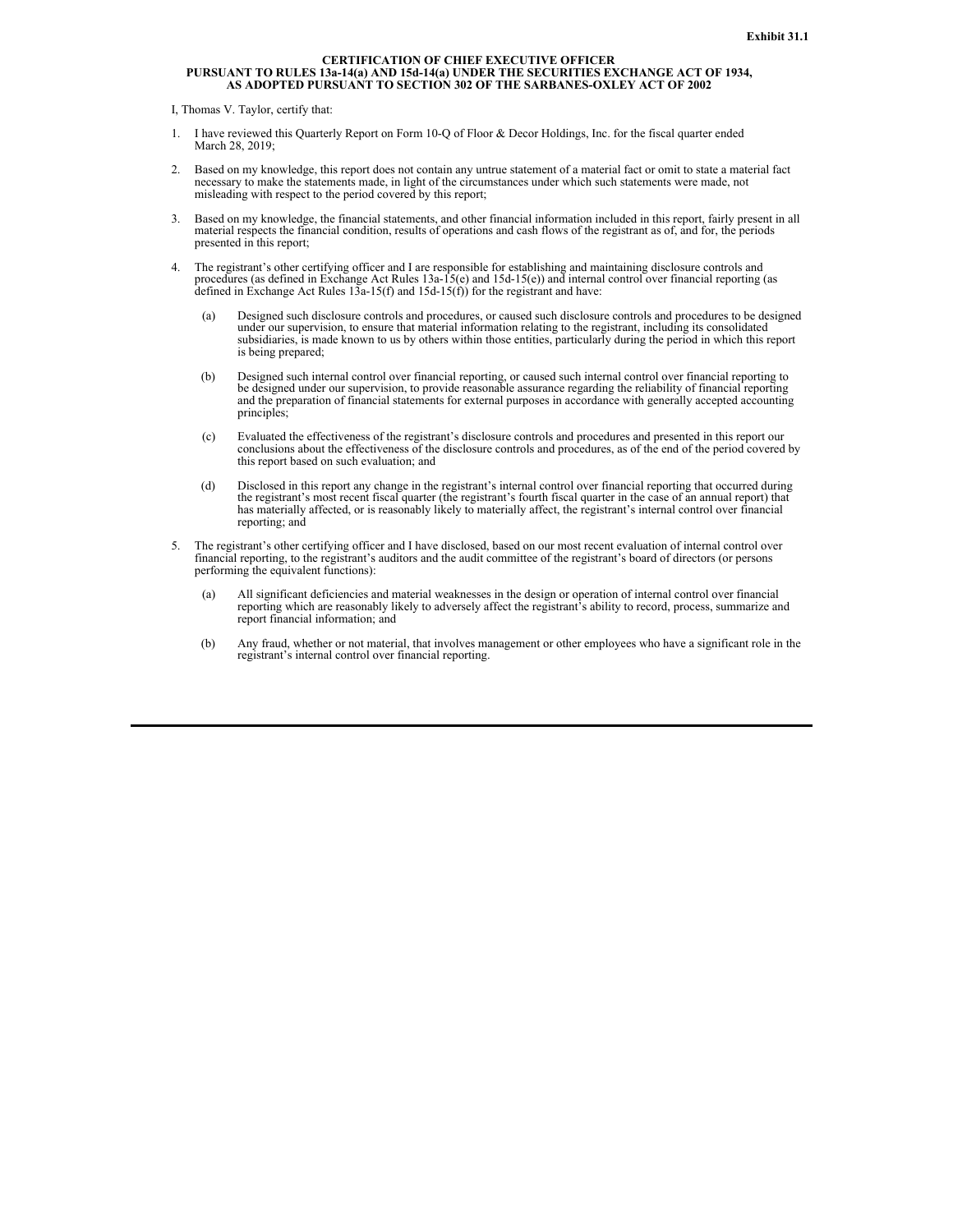/s/ Thomas V. Taylor Thomas V. Taylor<br>*Chief Executive Officer*<br>(Principal Executive Officer)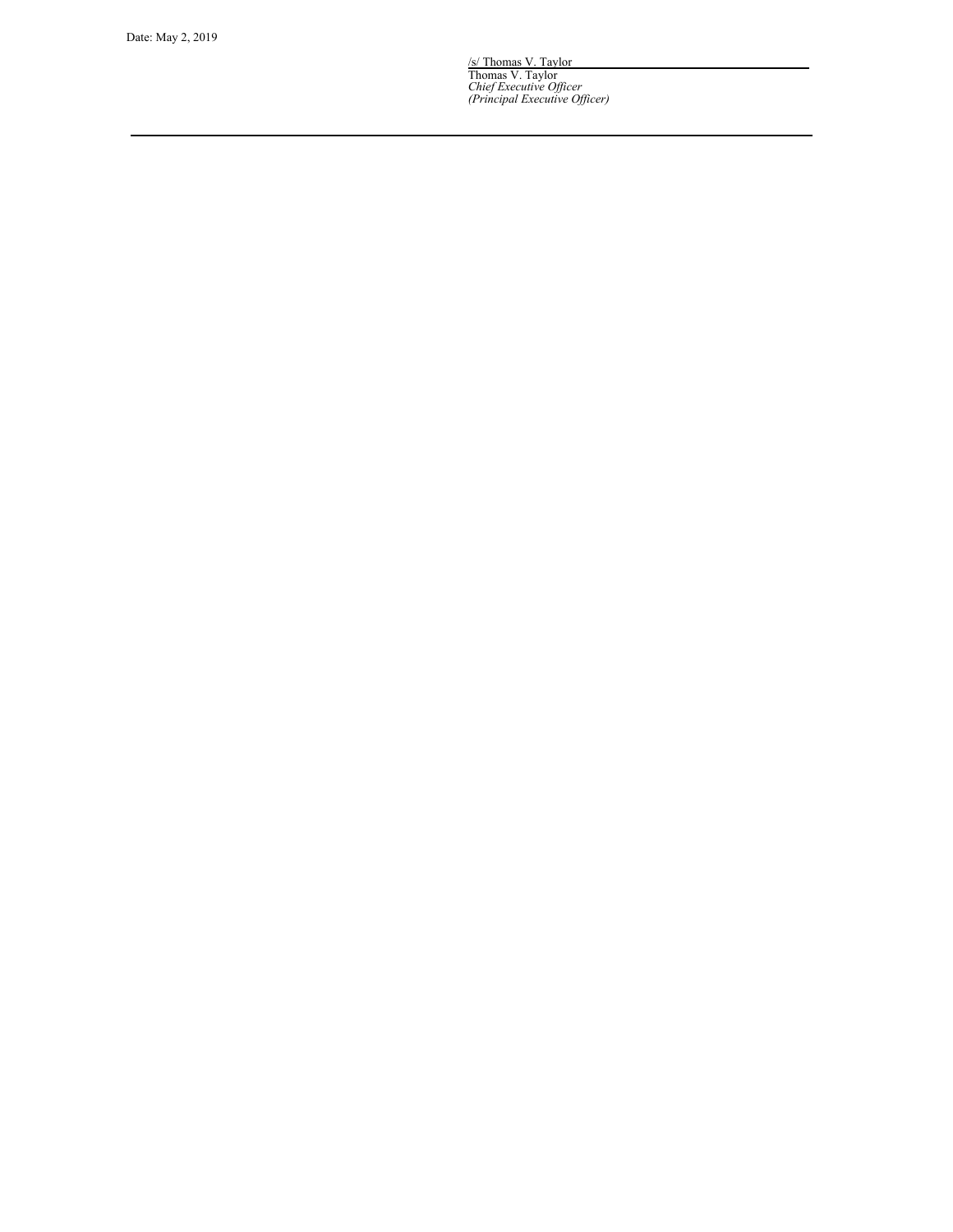# <span id="page-27-0"></span>**CERTIFICATION OF CHIEF FINANCIAL OFFICER** PURSUANT TO RULES 13a-14(a) AND 15d-14(a) UNDER THE SECURITIES EXCHANGE ACT OF 1934,<br>AS ADOPTED PURSUANT TO SECTION 302 OF THE SARBANES-OXLEY ACT OF 2002

I, Trevor S. Lang, certify that:

- 1. I have reviewed this Quarterly Report on Form 10-Q of Floor & Decor Holdings, Inc. for the fiscal quarter ended March 28, 2019;
- 2. Based on my knowledge, this report does not contain any untrue statement of a material fact or omit to state a material fact necessary to make the statements made, in light of the circumstances under which such statements were made, not misleading with respect to the period covered by this report;
- 3. Based on my knowledge, the financial statements, and other financial information included in this report, fairly present in all material respects the financial condition, results of operations and cash flows of the registrant as of, and for, the periods presented in this report;
- 4. The registrant's other certifying officer and I are responsible for establishing and maintaining disclosure controls and procedures (as defined in Exchange Act Rules 13a-15(e) and 15d-15(e)) and internal control over financial reporting (as defined in Exchange Act Rules 13a-15(f) and 15d-15(f)) for the registrant and have:
	- (a) Designed such disclosure controls and procedures, or caused such disclosure controls and procedures to be designed under our supervision, to ensure that material information relating to the registrant, including its consolidated subsidiaries, is made known to us by others within those entities, particularly during the period in which this report is being prepared;
	- (b) Designed such internal control over financial reporting, or caused such internal control over financial reporting to be designed under our supervision, to provide reasonable assurance regarding the reliability of finan and the preparation of financial statements for external purposes in accordance with generally accepted accounting principles;
	- (c) Evaluated the effectiveness of the registrant's disclosure controls and procedures and presented in this report our conclusions about the effectiveness of the disclosure controls and procedures, as of the end of the pe this report based on such evaluation; and
	- (d) Disclosed in this report any change in the registrant's internal control over financial reporting that occurred during the registrant's most recent fiscal quarter (the registrant's fourth fiscal quarter in the case of has materially affected, or is reasonably likely to materially affect, the registrant's internal control over financial reporting; and
- 5. The registrant's other certifying officer and I have disclosed, based on our most recent evaluation of internal control over financial reporting, to the registrant's auditors and the audit committee of the registrant's board of directors (or persons performing the equivalent functions):
	- (a) All significant deficiencies and material weaknesses in the design or operation of internal control over financial reporting which are reasonably likely to adversely affect the registrant's ability to record, process, summarize and report financial information; and
	- (b) Any fraud, whether or not material, that involves management or other employees who have a significant role in the registrant's internal control over financial reporting.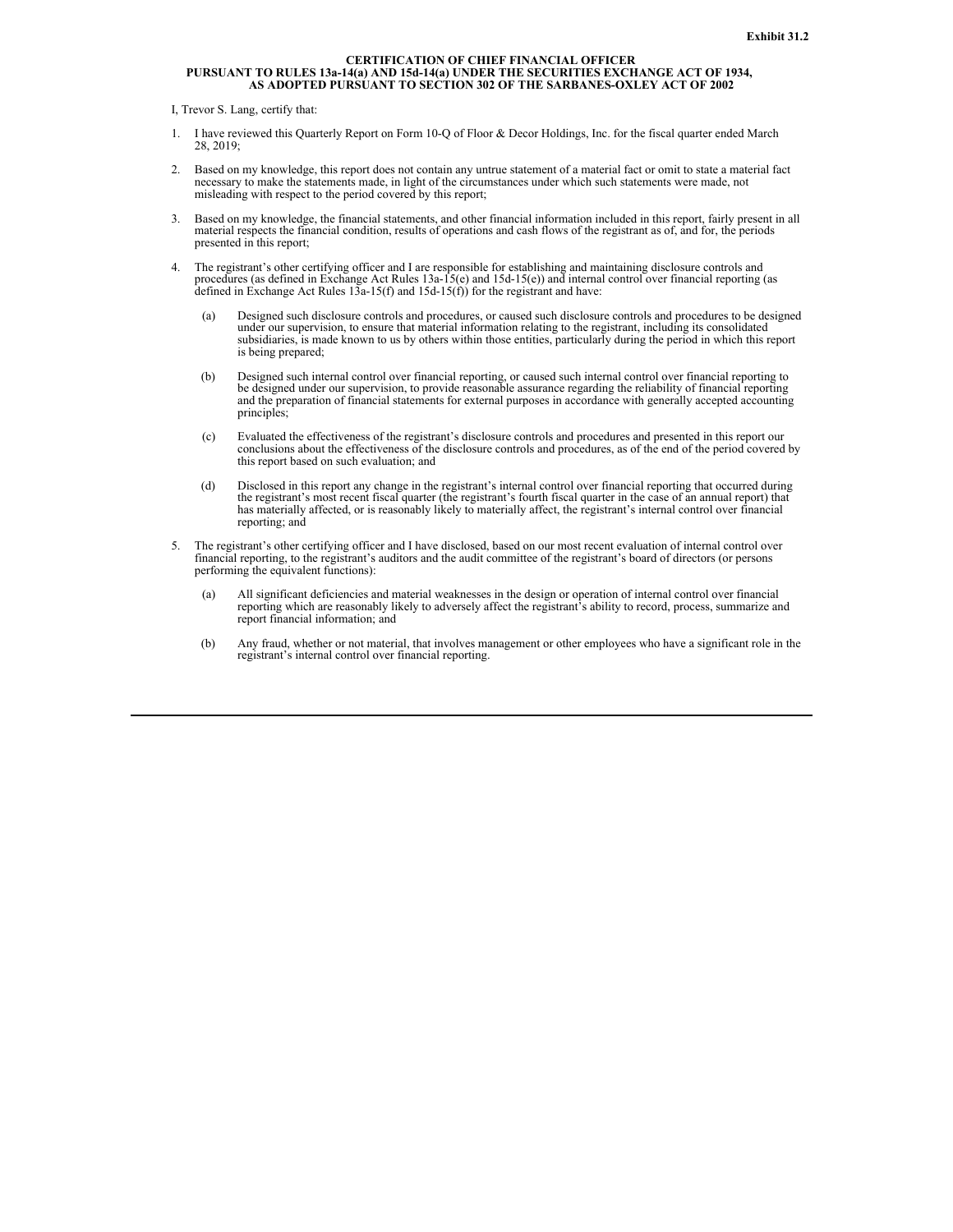/s/ Trevor S. Lang Trevor S. Lang<br>Executive Vice President and Chief Financial Officer<br>(Principal Financial Officer and Principal Accounting Officer)